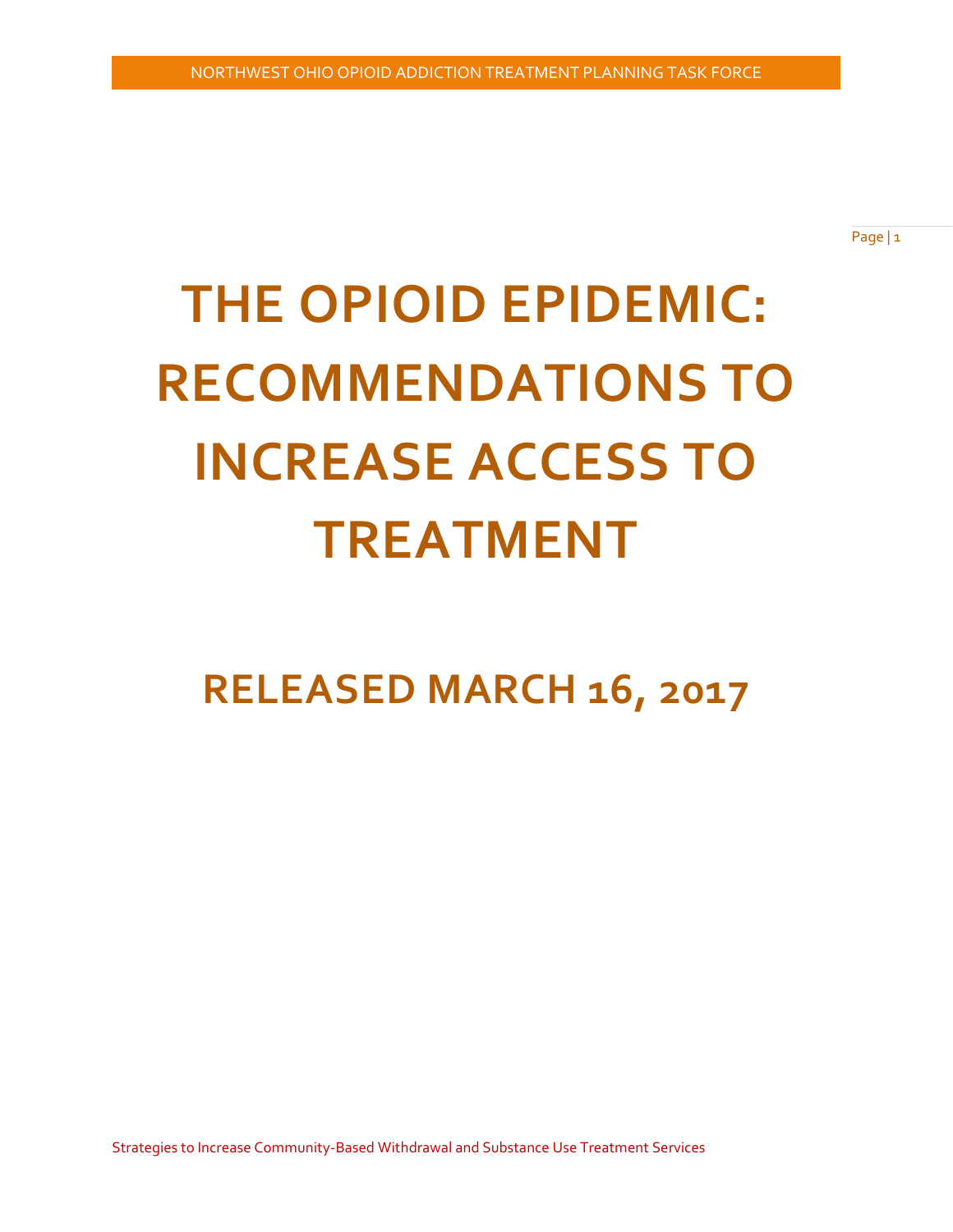### **THE OPIOID EPIDEMIC: RECOMMENDATIONS TO INCREASE ACCESS TO TREATMENT** *MARCH 2017*

#### **BACKGROUND**

The opioid epidemic's toll on residents and families is enormous. In 2015, unintentional drug overdoses caused the deaths of a record 3,050 Ohioans, up from 2,531 in 2014.<sup>ii</sup> Unintentional deaths related to fentanyl, a Schedule II synthetic narcotic that in its prescription form is estimated to be 30 to 50 times more potent than heroin, more than doubled in Ohio from 503 in 2014 to 1,155 in 2015.<sup>ii</sup> Lucas County, the largest county in Northwest Ohio, had the state's eighth highest number of fentanyl-related unintentional overdose deaths in 2015 with  $41.^{ii}$ 

Prescription opioids are highly available in Northwest Ohio, with oxycodone and Percocet® being the most popular in terms of wide-spread illicit use.<sup>iii</sup> Fentanyl and Dilaudid® are desirable but not easily obtainable, while Vicodin® is easy to obtain but not desirable.<sup>iii</sup> A prescription opioid addiction often can lead to heroin use.

Regionally, from January 2015 through March 2016, there were 11,399 cases of opioid use, abuse, and dependence reported by 18 hospitals in Northwest Ohio.

#### **Drug Overdose Death Rate**

The map on the next page shows the drug overdose death rate for counties throughout northwest Ohio and southeast Michigan.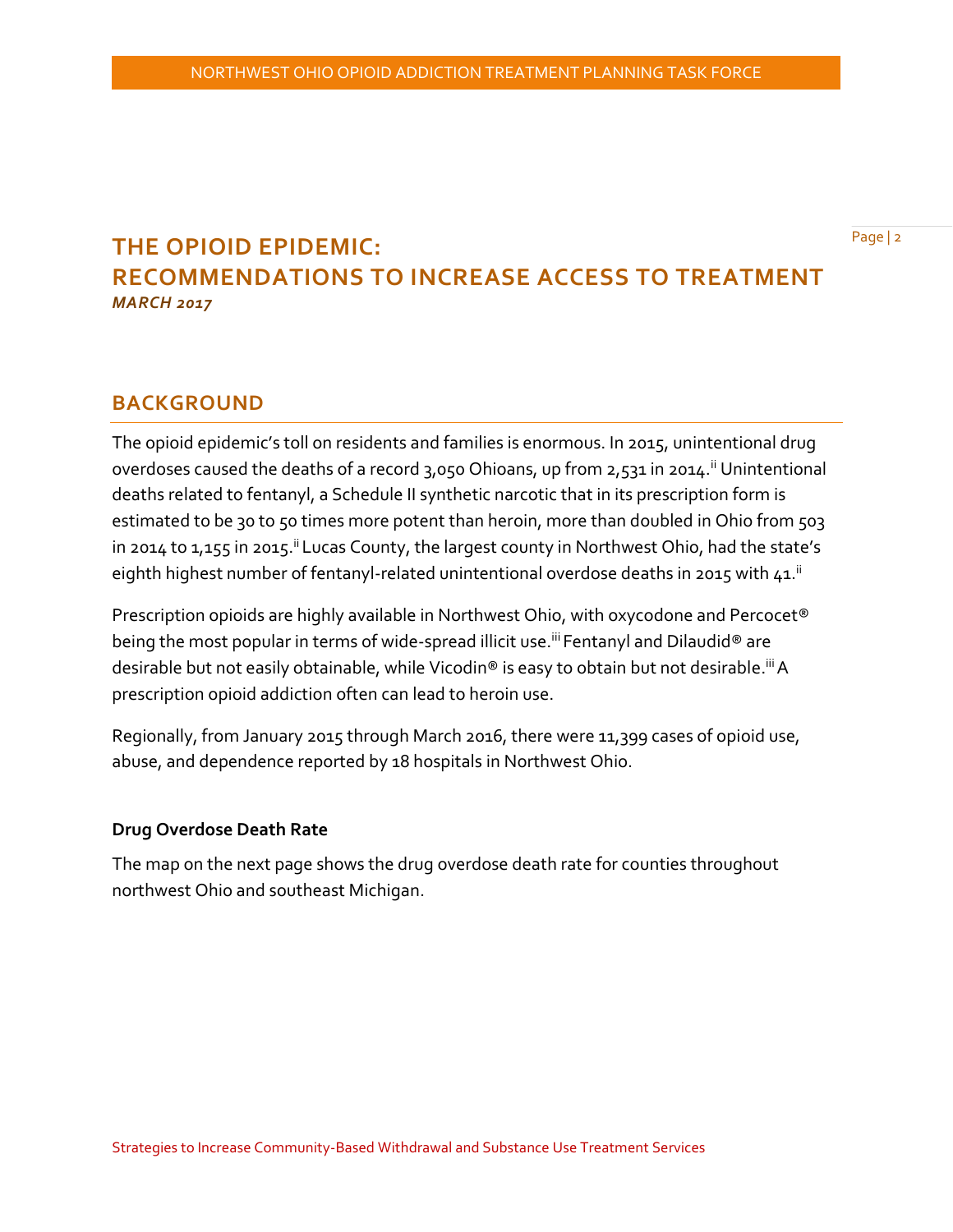

Drug Overdose Death Rate by County

Page | 3

#### **Ohio Automated Rx Reporting System (OARRS)**

In response to the growing misuse and diversion of prescription drugs, the State of Ohio Board of Pharmacy created Ohio's Prescription Drug Monitoring Program (PDMP), known as the Ohio Automated Rx Reporting System (OARRS) in 2006. OARRS collects information on all outpatient prescriptions for controlled substances dispensed by Ohio-licensed pharmacies and personally furnished by licensed prescribers in Ohio. In 2015, there were 81 million fewer opioid solid doses dispensed to Ohio patients than in 2011, and there were 9.5 million more prescriber queries in OARRS than in 2011.<sup>ii</sup> Also, the number of people "doctor shopping" for opioids and other controlled substances decreased from 2,205 in 2011 to 720 in 2015.<sup>ii</sup> The chart below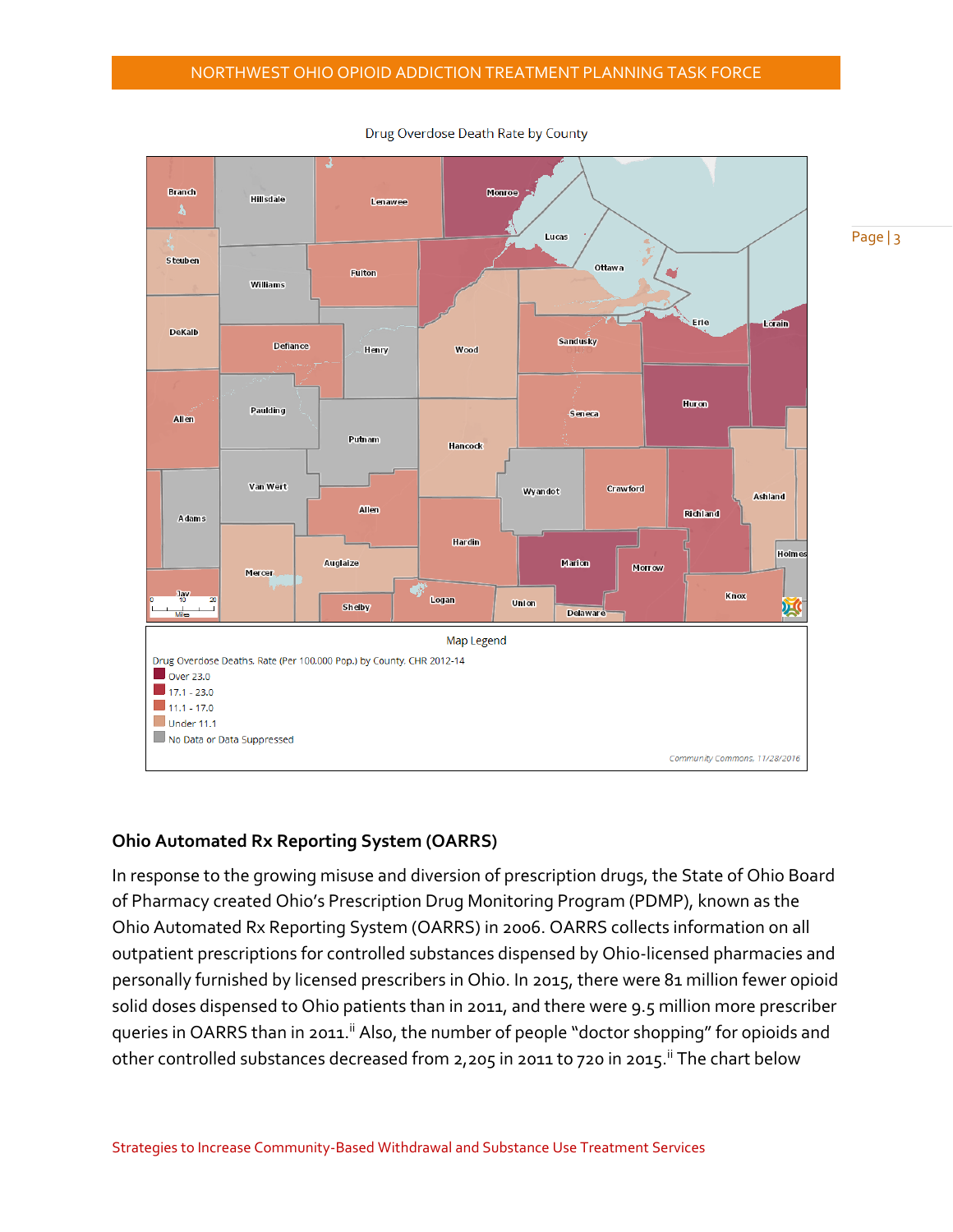compares several Northwest Ohio counties to the statewide county average for opioid doses dispensed per Ohio patient from 2010 through the first quarter of 2016.



Opioid Doses Dispensed Per Ohio Patient by County and Quarter

#### **Comprehensive Addiction and Recovery Act (CARA)**

Another positive step for addiction treatment occurred in 2016 when Ohio Senator Rob Portman's Comprehensive Addiction and Recovery Act (CARA) was signed into law by President Obama. CARA leverages evidence-based law enforcement and healthcare services in response to the heroin and opioid epidemic, and key provisions include:

- Raising the prescribing limit for buprenorphine from 100 to 275 patients, intended to give addicts greater access to buprenorphine, especially in rural areas where few doctors are certified to prescribe the drug.
- Giving prescribing authority for buprenorphine, a medication-assisted addiction treatment, to trained nurse practitioners and physician assistants.
- Expanding the availability of naloxone, an overdose reversal drug, to law enforcement agencies and other first responders.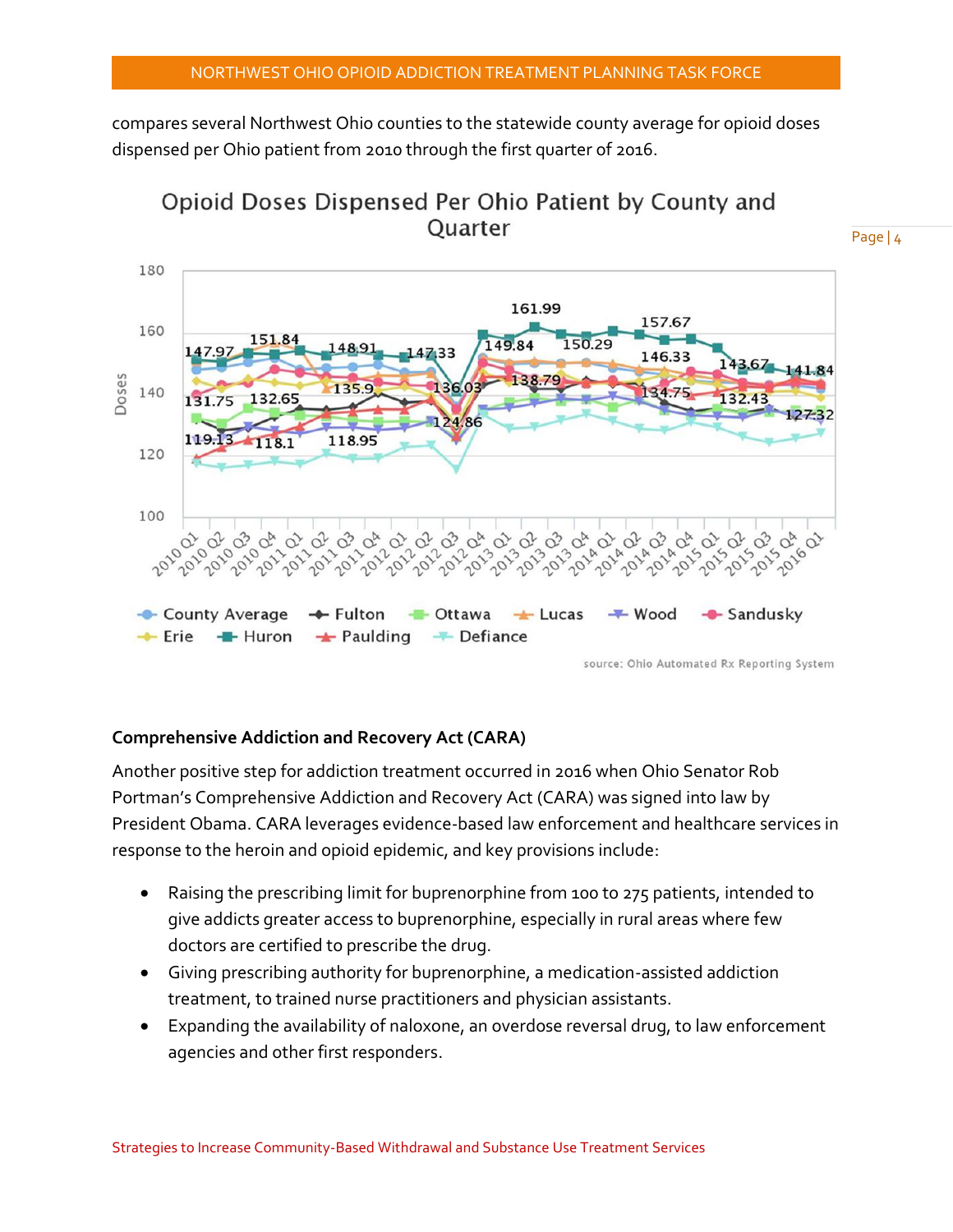- Requiring the Veterans Administration to follow opioid prescribing guidelines and put in place stronger oversight and accountability for quality of care; expanding treatment for veterans in the criminal justice system because of an addiction.
- Expanding treatment and family-based services for pregnant women and postpartum women struggling with addiction.

Page | 5

#### **Ohio House Bill 325**

Additionally, Ohio House Bill 325 – which has been passed by the Ohio House of Representatives – would require healthcare professionals to encourage pregnant women to enroll in drug treatment programs and the Department of Mental Health and Addiction Services to give priority to treating pregnant women addicted to drugs. The Bill, which is now in the Ohio Senate Oversight and Reform Committee, would also prohibit public children services agencies from filing an abuse/neglect complaint regarding a newborn solely because the mother used a controlled substance while pregnant, if she also enrolled in a drug treatment program before the end of the 20<sup>th</sup> week of pregnancy and met other conditions. Also, the Bill prohibits evidence of the use of a controlled substance obtained through a screening or test to determine pregnancy or provide prenatal care from being admissible in a criminal proceeding.

#### **Access to Addiction Treatment in Northwest Ohio**

In Northwest Ohio, detoxification services are available at hospitals to stabilize patients in the emergency department or on a medical floor. When the situation is no longer life threatening, there is limited access to the appropriate level of care and treatment. Often, this is exacerbated because the patient is not interested in further treatment and leaves against medical advice – and because health insurance does not cover the needed services.

The next level of care is sub-acute, which is provided to people in good mental and medical health who are generally more physically stable and committed to a recovery program. In Northwest Ohio, Zepf Center has a 16-bed unit; Rescue Mental Health & Addiction Services has a 1-2 bed unit designed to be transitional; and Arrowhead Behavioral Health has a 48-bed unit with 34 beds for substance abuse and 14 for psychiatric services. By law, Arrowhead Behavioral Health has been unable to receive Medicaid payments for substance abuse patients because the residential treatment facility has more than 16 beds; the institutions for mental diseases (IMD) exclusion is being altered for beneficiaries in Medicaid managed care plans receiving inpatient treatment for no more than 15 days. In late 2016 and early 2017, four organizations announced plans that will result in 64 additional beds in Lucas County. A service gap exists at the sub-acute level in some counties in Northwest Ohio, including long-term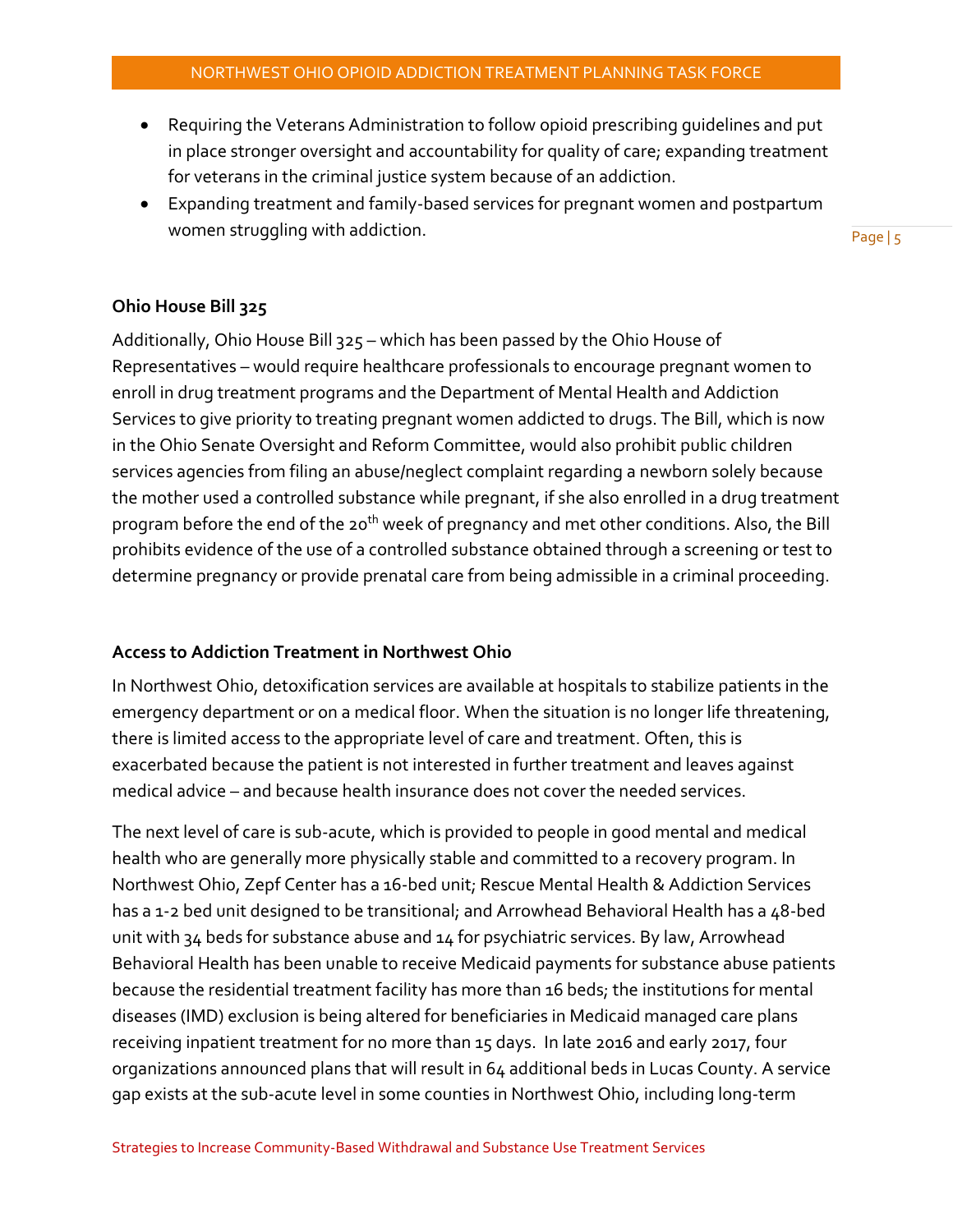residential programs, short-term treatment centers and recovery housing. This gap is widened by payment and legislative barriers. However, in July 2017, Ohio Medicaid is scheduled to add detoxification per diem to the community benefit plan, room and board costs will still be excluded.

Page | 6

#### **ABOUT THE TASK FORCE**

The Northwest Ohio Opioid Addiction Treatment Planning Task Force was formed by members of the Hospital Council of Northwest Ohio in April 2016. The Task Force's focus is to address the lack of access to community-based withdrawal and substance use treatment for residents who overdose on opioids, one component of a multifaceted strategy to reduce opioid abuse and improve outcomes of those seeking treatment for substance use. Indeed, the lack of access to community-based withdrawal and substance use treatment affects everyone who misuses any form of alcohol and drugs. In 2015, substance use disorders affected 20.8 million Americans nationwide – nearly 8% of the adolescent and adult population and similar to the number of people with diabetes.iv

The lack of access to community-based withdrawal and substance use treatment for opioids is a complex local, state and national issue that the Northwest Ohio Opioid Addiction Treatment Planning Taskforce investigated and developed this paper to bring light to the issue and possible solutions that will require a multi-stakeholder response.

#### **Task Force Membership**

The Task Force includes representatives from Arrowhead Behavioral Health, Bellevue Hospital, Buckeye Community Health Plan, Firelands Regional Medical Center, Four County ADAMHS Board (Defiance, Fulton, Henry, Williams), Hancock County ADAMHS Board, Harbor Behavioral Health, Hospital Council of Northwest Ohio, Lucas County Correctional Treatment Facility, Lucas County Mental Health and Recovery Services Board, Lucas County Sheriff, Mercy Health, New Concepts, Paramount, Paulding County Hospital, ProMedica, Sandusky/Seneca/Wyandot ADAMHS Board, University of Toledo, University of Toledo Medical Center, Wood County ADAMHS Board, and Zepf Center. Ohio Representative Robert Sprague also participates in the Task Force, as does a member of the recovery community.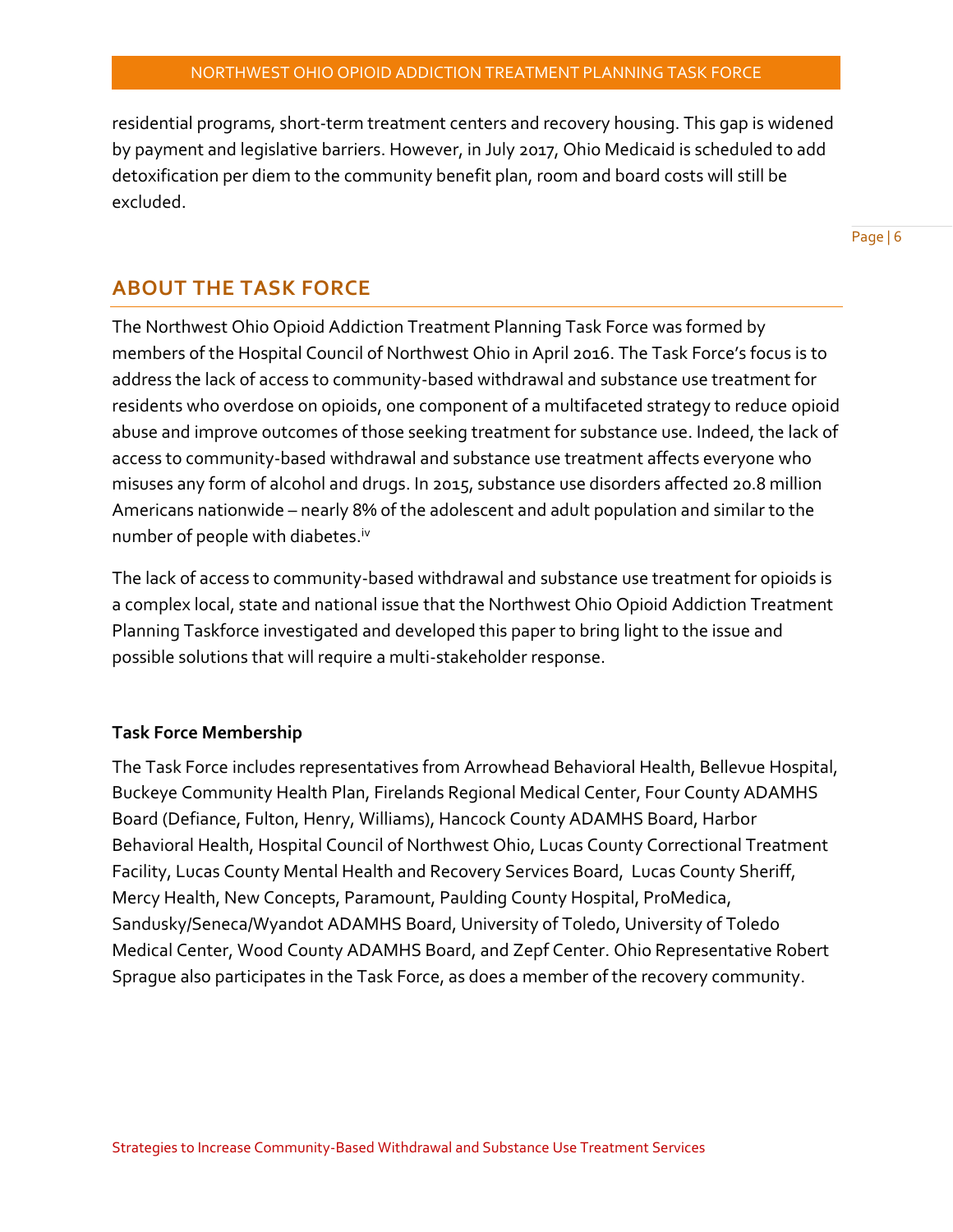#### **Task Force Process**

The Task Force met over the course of 2016 and conducted initial research on services currently available and best practices. An assessment was performed of existing withdrawal and treatment programs by county, including types of treatment programs, capacity and payment sources. Three work groups were formed to consider rules and regulations, reimbursements, and pilot projects to provide Northwest Ohio residents access to communitybased withdrawal and substance use treatment for opioids.

Page | 7

To better understand the scope of the problem in Northwest Ohio, eighteen (18) Northwest Ohio hospitals shared data on hospital admissions with opioid use, abuse and dependence diagnoses with the Task Force. This data collection found that in this 18-month period there were 11,379 diagnoses, and 84% were from Lucas County hospitals. (Please note: One patient may be represented multiple times in the data.)

| Northwest Ohio Hospital Admissions January 2015-March 2016 |                |                                |              |  |
|------------------------------------------------------------|----------------|--------------------------------|--------------|--|
| <b>Diagnosis</b>                                           | Northwest Ohio | <b>Outside Lucas</b><br>County | Lucas County |  |
| <b>Opioid Use</b>                                          | 355            | 53                             | 302          |  |
| <b>Opioid Abuse</b>                                        | 2,210          | 370                            | 1,840        |  |
| <b>Opioid Dependence</b>                                   | 8,834          | 1,459                          | 7,375        |  |

Source: Northwest Ohio Opioid Addiction Treatment Planning Task Force

#### **Northwest Ohio Commitment to Evidence-Based Treatment**

Northwest Ohio organizations and providers are committed to providing the best care possible based on the Substance Abuse and Mental Health Services Administration's recommended *Treatment Improvement Protocols*. They also are proponents of the American Society of Addiction Medicine's national set of criteria for providing outcome-oriented and results-based care in the treatment of substance use. These criteria are widely used and comprehensive guidelines for placement, continued stay and transfer/discharge of patients with substance use and co-occurring conditions.

The American Society of Addiction Medicine's treatment criteria create comprehensive and individualized treatment plans. These treatment plans are developed through a multidimensional patient assessment over five broad levels of treatment that are based on the degree of direct medical management provided; the structure, safety and security provided; and the intensity of treatment services provided.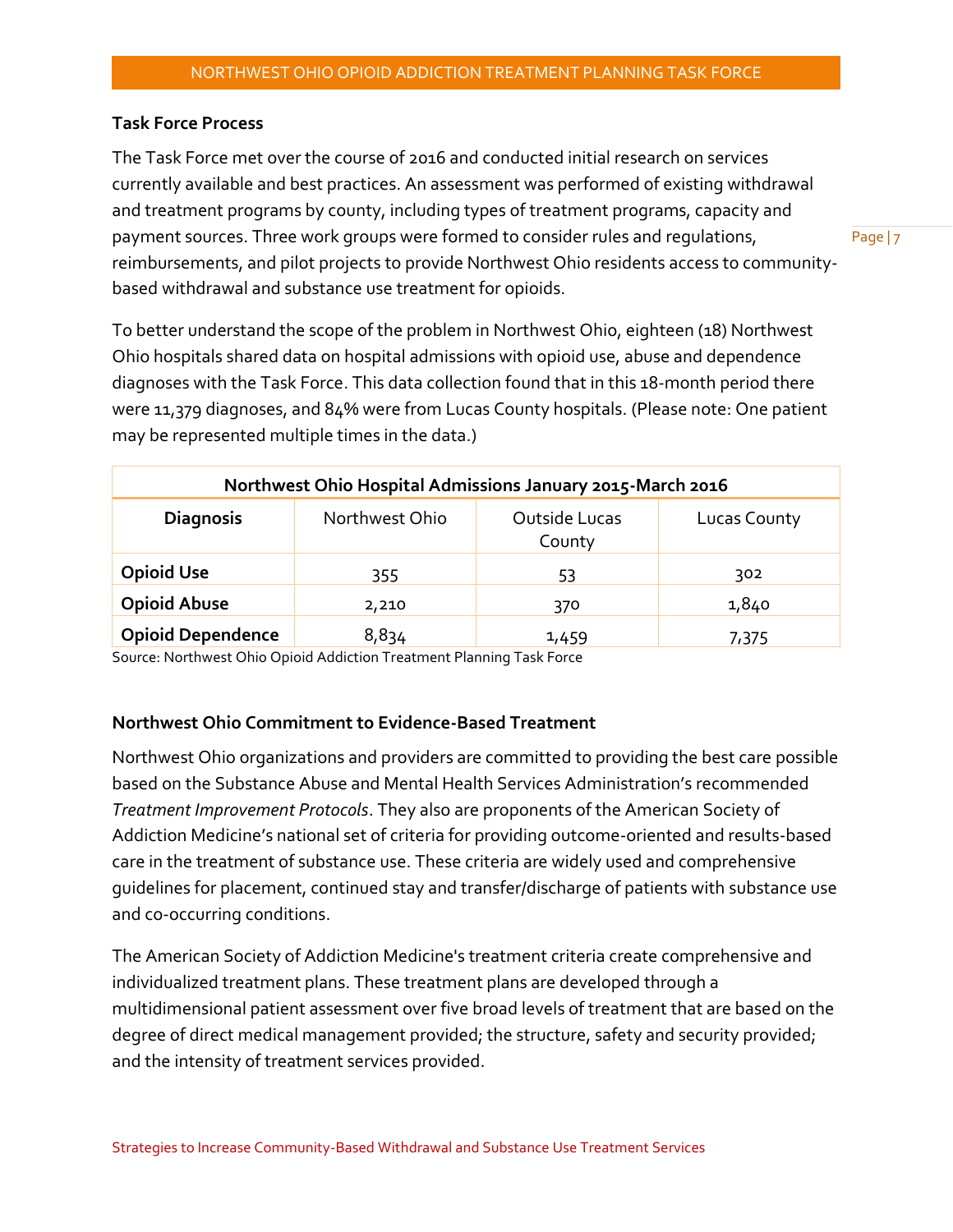

#### **REFLECTING A CONTINUUM OF CARE** ntensive Outpatient/ Medically Managed Outpatient Residential/ Intensive Inpatient **Partial Hospitalization** Services Services **Inpatient Services** Service  $\mathbf{1}$  $\overline{2}$ a  $\odot$  $(0.5)$ ☺  $\odot$ Early Intervention Clinically Medically Partial Hospitalization Managed Monitored 21 Services Low-Intensit Intensive Residential Inpatient Residential<br>Services<br>(3.3) Intensive Outpatient Services Services Clinically Managed Population-Specific<br>High-Intensity Note: Within the five broad levels of care (0.5, 1, 2, 3, 4), decimal num-**Residential Services**  $\odot$ bers are used to further express gradations of intensity of services. Clinically The decimals listed here represent benchmarks along a continuum, Managed High-Intensity meaning patients can move up or down in terms of intensity with-Residential Services out necessarily being placed in a new benchmark level of care.

Through this strength-based multidimensional assessment, the criteria addresses each patient's needs, obstacles and liabilities, as well as strengths, assets, resources and support structure.

However, it is challenging to implement criteria from the Substance Abuse and Mental Health Services Administration and the American Society of Addiction Medicine. Barriers include a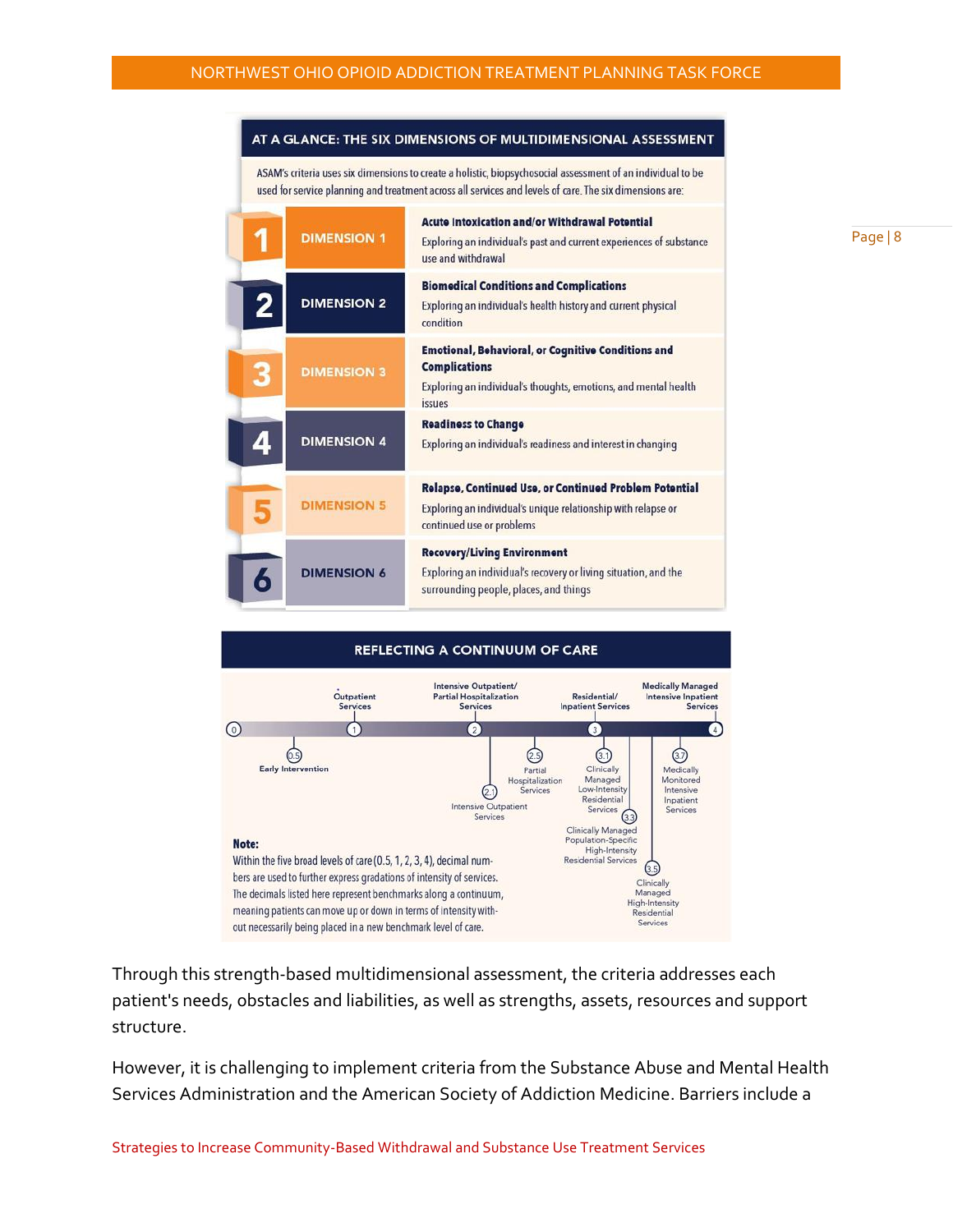lack of payment for services; regulations that restrict the ability to implement services effectively; and systemic gaps in communications and services along the continuum of care.

#### **Northwest Ohio Commitment to a Comprehensive Approach to the Opioid Epidemic**

Page | 9

While the Task Force's focus is on increasing access to community-based detox and treatment, this is just one component of successfully addressing the opioid issue. The Task Force supports a comprehensive approach, such as the Strategy to Address Opioid and Heroin Abuse developed by Insightformation, Inc. outlined below. The work of this Task Force needs to be part of a larger systemic approach to reduce opioid misuse and abuse.

Strategy to Address Opioid & Heroin Abuse



**Melerence** Vimco.com/Insight/ormation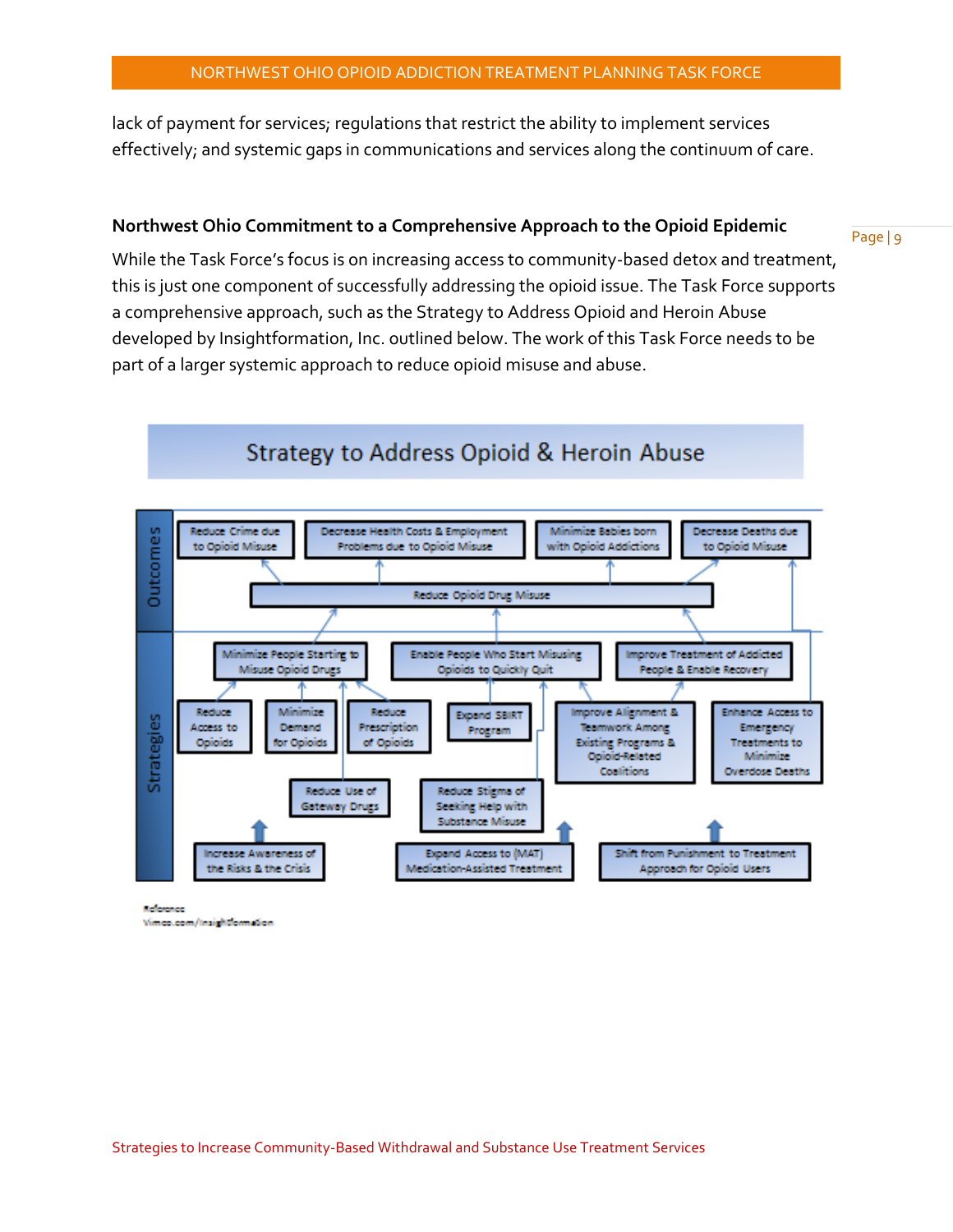#### **RECOMMENDATIONS**

In response to the opioid epidemic, the Northwest Ohio Opioid Addiction Treatment Planning Task Force recommends the following strategies to increase access to community-based withdrawal and substance use treatment services and improve the system of care in Northwest Ohio. The Task Force recognizes that withdrawal management and treatment are just two components of the multifaceted strategies that must be implemented to reduce opioid misuse and abuse and improve outcomes of those seeking addiction services. Some of these proposed strategies will require changes in federal regulations, while others will require systemic changes and investments to pilot evidence-based programs that could be replicated to scale to combat the opioid epidemic. Dedicated funding is needed to implement these recommendations. A main reason these recommendations have not been implemented is the lack of funding for evidence-based treatment and lack of dedicated funding to implement new approaches in prevention, treatment and systems coordination.

#### *TREATMENT ACCESS AND CAPACITY RECOMMENDATIONS*

Any exposure to treatment should be considered an "opportunity for recovery." Whenever possible, peer support should be provided to increase the opportunity for a positive clinical outcome. Treatment success is greatly improved if clients have immediate access to their assessed level of care. To achieve this, treatment capacity must be increased and made available post withdrawal management to avoid relapse. The following recommendations are designed to increase both treatment access and capacity:

 *Maintaining the 2014 expansion of Medicaid eligibility in Ohio – and substance abuse treatment as an essential health benefit – to provide low-income residents access to substance abuse treatment.*

Beginning in 2014, Ohio expanded Medicaid eligibility to include adults with income between 101% and 138% of the federal poverty level. This increased access for lowincome Ohioans to receive healthcare coverage for substance abuse treatment. As a result, Medicaid enrollees with substance use disorders were more likely to report improvement in overall access to care, prescription medication and mental health care than those enrollees without substance use disorders.<sup>v</sup> This improvement was even more evident for Group VIII (Medicaid expansion) enrollees with an opioid use disorder who were more likely to report improvements in: overall access to care; access to prescription medications; and access to mental health care.<sup>v</sup> The improvement measured in Ohio is consistent with research indicating improved access to treatment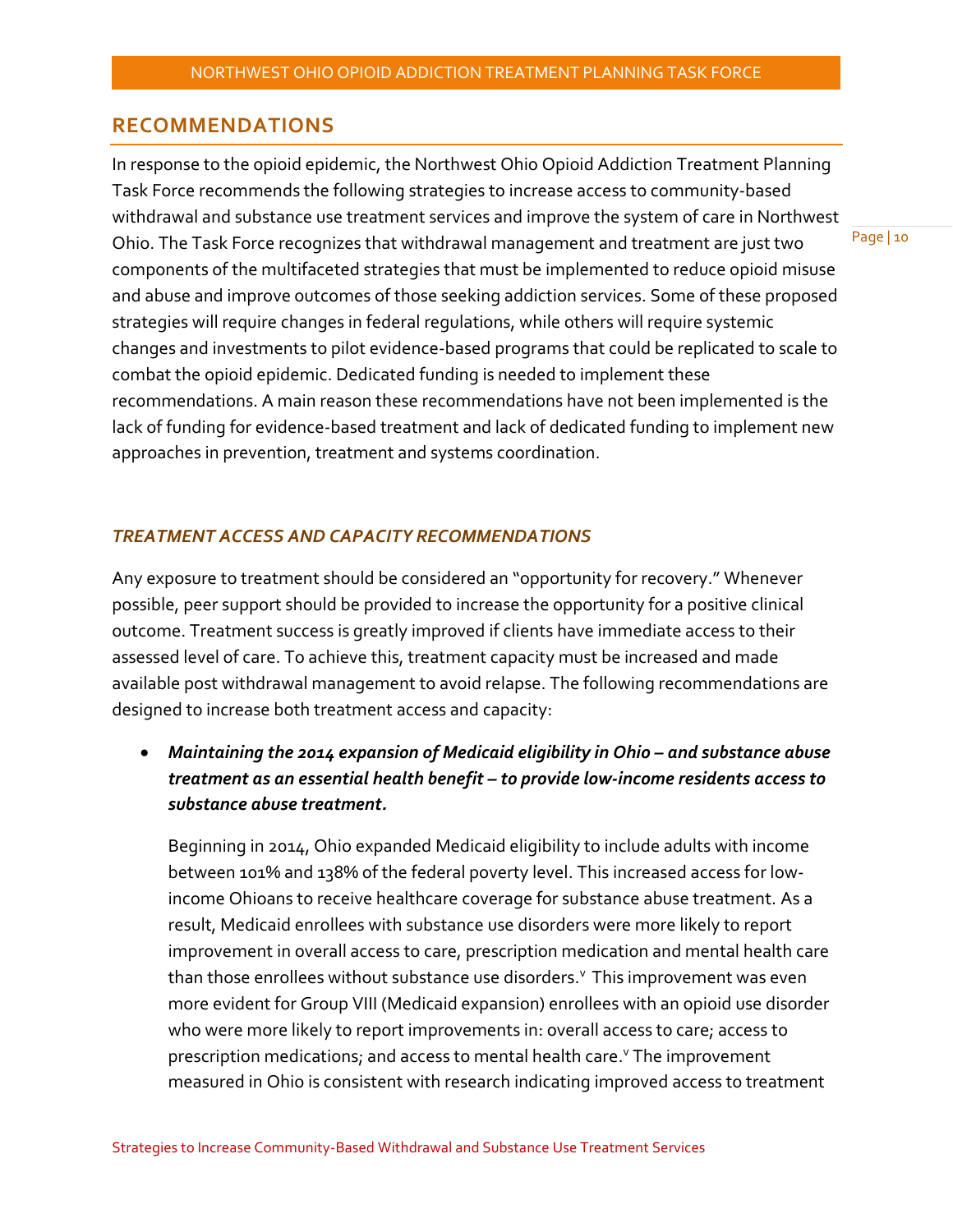for opioid and other substance use disorders because of changes in state and federal health policies.<sup>v</sup>

The Affordable Care Act (ACA) also established 10 mandatory essential health benefits (EHBs) for newly eligible Medicaid enrollees, as well as most individual and small group health plans. Though states have flexibility in determining the details of their EHBs, substance abuse treatment is a required benefit category. ACA also requires applicable plans to comply with the Mental Health Parity and Addiction Equity Act (MHPAEA or the "Parity Act"). Together, MHPAEA and the ACA will expand behavioral health coverage for 62.5 million Americans by 2020 – and allow 32.1 million individuals to access substance abuse benefits for the first time.<sup>vi</sup> They also will expand behavioral health coverage for 30.4 million Americans with existing behavioral health benefits.<sup>vi</sup>

The 10 mandatory essential health benefits and Medicaid Expansion are threatened by the current efforts to repeal and replace the Affordable Care Act.

#### *Increasing long-term residential programs, short-term treatment centers and recovery housing.*

The availability of options for residential support is imperative to the success of treatment, especially when the client is not in a supportive home environment. Longterm residential programs provide a supportive, supervised environment; the success of a short-term treatment center is dependent on connections to care following a stay. Ideally, withdrawal management would be provided in either long- or short-term residential settings. Otherwise, withdrawal management must be conducted in either an inpatient or outpatient setting, with access to medication-assisted treatment if indicated. In either an inpatient or outpatient setting, however, there is an opportunity for continuity of care to be compromised.

Neither short- nor long-term residential treatment is reimbursed by Medicaid. Typically, a provider bills for the services provided during the residential stay, and there is a separate charge for room and board typically funded by an ADAMHS Board and/or private funding. Additional funding is needed to expand residential programing.

Meanwhile, recovery housing is a less staff-intensive alternative and is more successful for an individual who has numerous days with negative screens. The benefit of recovery housing is the exposure to peers who have similar struggles, successes and opportunities. Recovery housing is also not a reimbursable service. While some models are self-sustaining, recovery housing with paid staff requires supplemental funding,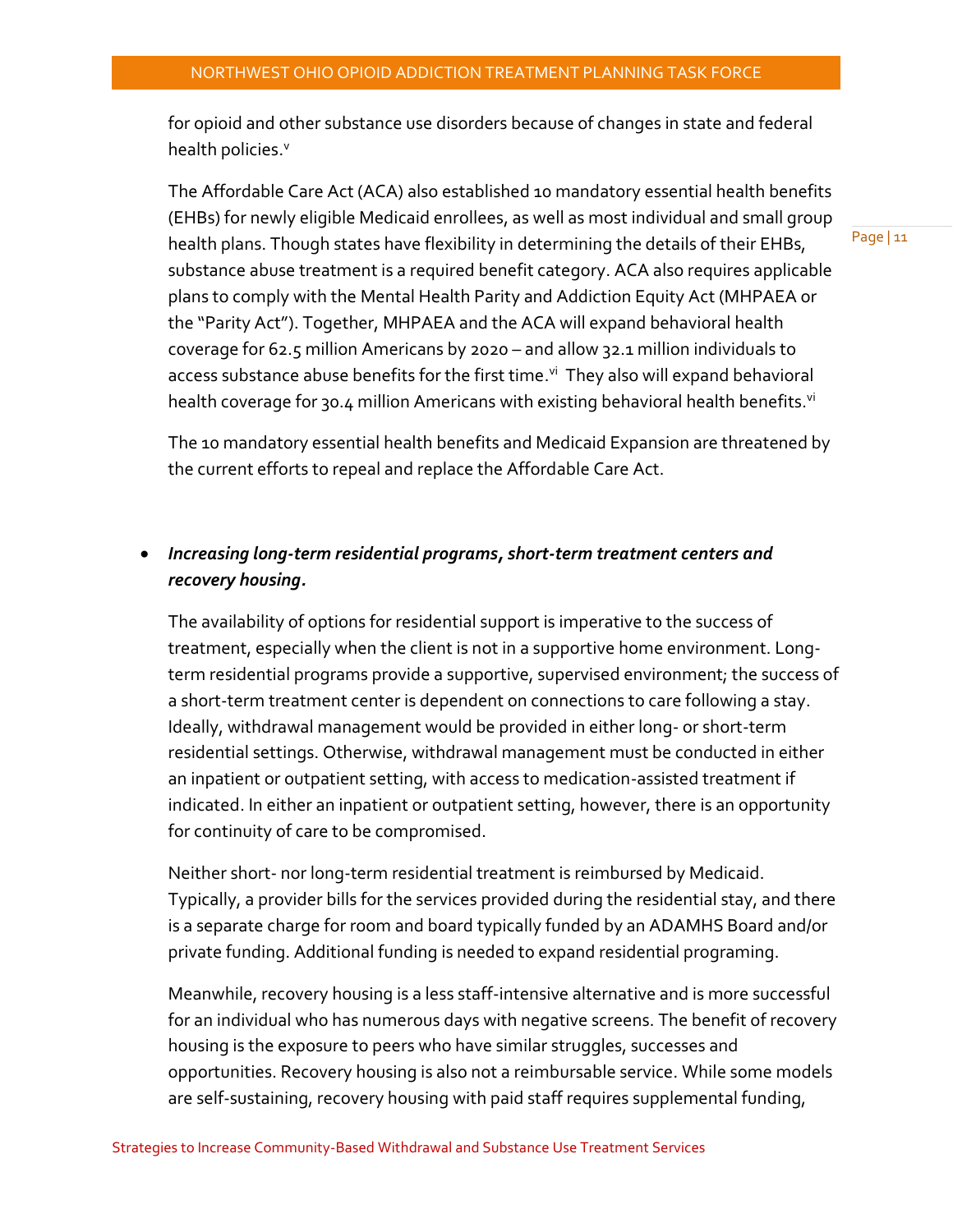typically from an ADAMHS Board. Increased capacity will require funds for the purchase/rental of the homes, as well as operational funding. Once capacity exists for recovery housing, the challenge is retaining individuals in their treatment program and sustaining the funding for the housing and support services.

Page | 12 Approximate existing capacity for these services in Northwest Ohio is outlined in the following chart.

| Residential Treatment and Recovery Housing in Northwest Ohio |                                                                          |                                              |                     |            |  |
|--------------------------------------------------------------|--------------------------------------------------------------------------|----------------------------------------------|---------------------|------------|--|
| County                                                       | Long-Term<br><b>Residential Beds</b>                                     | <b>Short Term</b><br><b>Residential Beds</b> | <b>Women's Beds</b> | Men's Beds |  |
| Defiance                                                     | 32                                                                       | 10                                           | 16                  | 16         |  |
| Hancock                                                      | 12                                                                       | $\circ$                                      | 4                   | 4          |  |
| Huron                                                        | $\circ$                                                                  | o                                            | 7                   | $\circ$    |  |
| Lucas                                                        | o                                                                        | o                                            | 33                  | 10         |  |
| <b>Ottawa</b>                                                | o                                                                        | $\circ$                                      | $\circ$             | 10         |  |
| Paulding                                                     | Accessible by<br>contract but not<br>located in Paulding<br>for all      |                                              |                     |            |  |
| Putnam                                                       | Funded for Recovery<br>Housing in Dec. 2016<br>(Researching two<br>beds) | $\Omega$                                     | $\circ$             | $\circ$    |  |
| Sandusky                                                     | o                                                                        | $\circ$                                      | 5                   | 5          |  |
| <b>Seneca</b>                                                | o                                                                        | 0                                            | 0                   | 10         |  |

Source: County ADAMHS Boards

#### *Expanding use of medication-assisted treatment, and training family practice groups and primary care providers to provide management of addictions.*

There are two primary medications used in the treatment of opiate addiction: Suboxone and Vivitrol. There is limited capacity to provide medication-assisted treatment in Northwest Ohio and a need to expand the number of physicians willing to prescribe either medication. Medication alone, however, is not recommended; medication-assisted treatment should be coupled with substance use treatment services. Increasing the number of private practitioners willing to do the prescribing could be accomplished through two main options: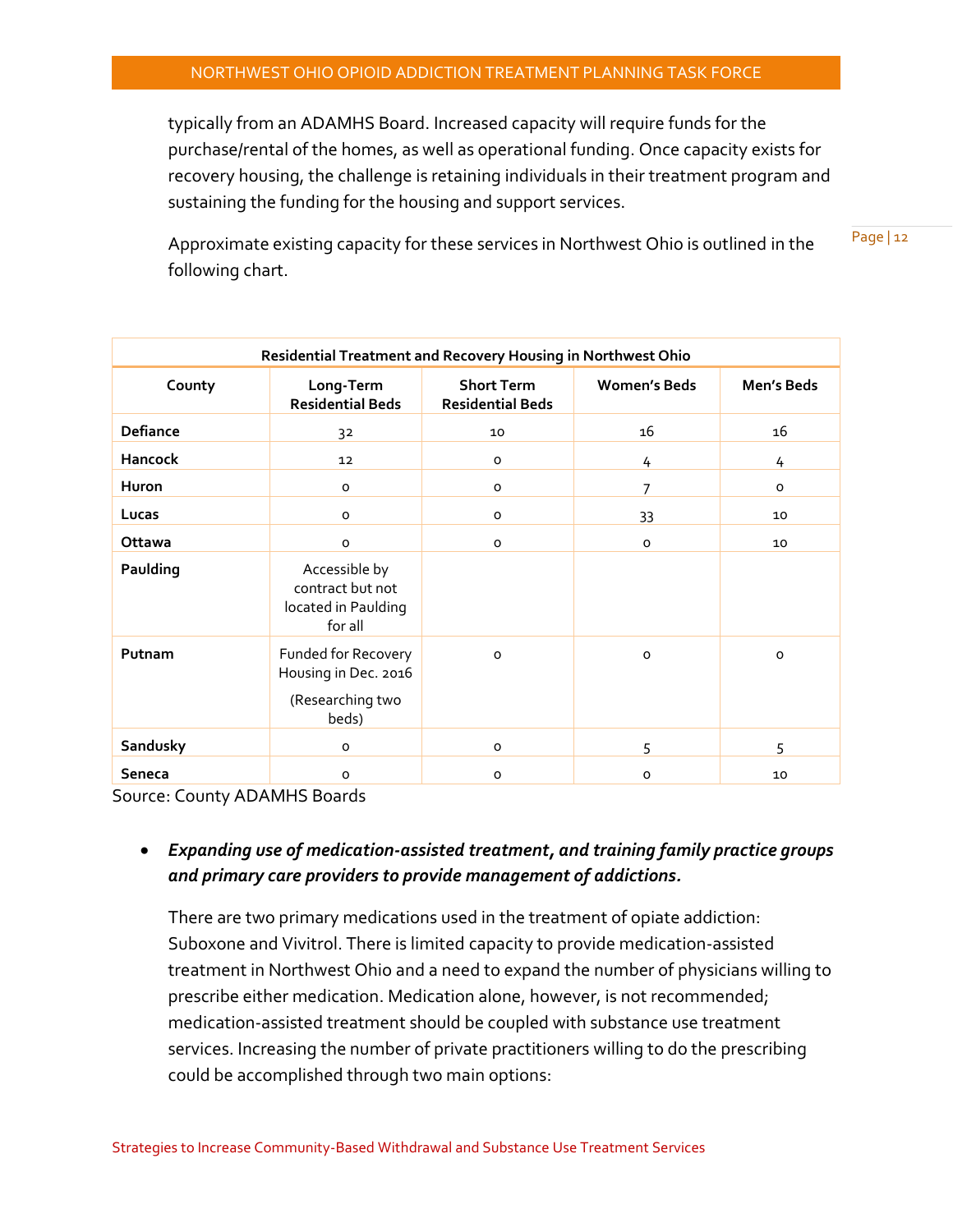1. Physicians prescribe the medication from their offices in coordination with a substance use treatment agency. This could be guided by a memorandum of understanding outlining the procedures that will be followed, including release of information, communication/feedback and client participation requirements.

2. Private physicians could contract their time on an hourly basis with local treatment agencies; the treatment agency would pay physicians an hourly rate. Clients would receive services at the contracting agencies, making it easier to coordinate other needed treatment services.

Medication-assisted treatment is reimbursed by Medicaid and private insurance. Below is a table that outlines the number of physicians and patient capacity available in each county for Suboxone.

| Prescribing Suboxone in Northwest Ohio |                                                                                                 |                                        |                                    |                                         |
|----------------------------------------|-------------------------------------------------------------------------------------------------|----------------------------------------|------------------------------------|-----------------------------------------|
| <b>County ADAMHS</b><br><b>Board</b>   | <b>Provider Agencies</b>                                                                        | Number of<br>Prescribing<br>Physicians | <b>Total Number</b><br>of Patients | Currently<br>Available                  |
| <b>Defiance</b>                        | Does not pay for Suboxone                                                                       |                                        |                                    |                                         |
| Erie                                   | Does not pay for Suboxone                                                                       |                                        |                                    |                                         |
| <b>Hancock</b>                         | Century Health                                                                                  | $\mathbf{1}$                           | 30                                 | $\overline{3}$                          |
|                                        | A Renewed Mind                                                                                  | 1                                      | 70                                 | 5                                       |
| Huron                                  | Does not pay for Suboxone                                                                       |                                        |                                    |                                         |
| Lucas                                  | Harbor                                                                                          | 1                                      | 100                                | 75                                      |
|                                        | Unison                                                                                          | $\overline{2}$                         | 200                                | 68                                      |
|                                        | <b>UMADAOP</b>                                                                                  | $\overline{2}$                         | 500                                | 125                                     |
|                                        | Zepf                                                                                            | $\overline{2}$                         | 275                                | $10*$                                   |
|                                        | A Renewed Mind                                                                                  | $\overline{2}$                         | 50                                 | 10                                      |
|                                        | New Concepts                                                                                    | 3                                      | 500                                | 250                                     |
|                                        |                                                                                                 |                                        |                                    | $*$ 10 new<br>patient slots<br>per week |
| Ottawa                                 | Does not pay for Suboxone                                                                       |                                        |                                    |                                         |
| Putnam                                 |                                                                                                 | $\mathsf{o}\xspace$                    | O                                  | $\mathsf{o}$                            |
| Sandusky                               | Board does not pay for<br>Suboxone (Dr. Hoy).<br>Working to expand with<br>two other physicians | $\mathbf{1}$                           | 100                                | $\mathsf{o}\xspace$                     |
| Seneca                                 | None                                                                                            | $\mathsf{o}\xspace$                    | o                                  | $\circ$                                 |

Source: County ADAMHS Boards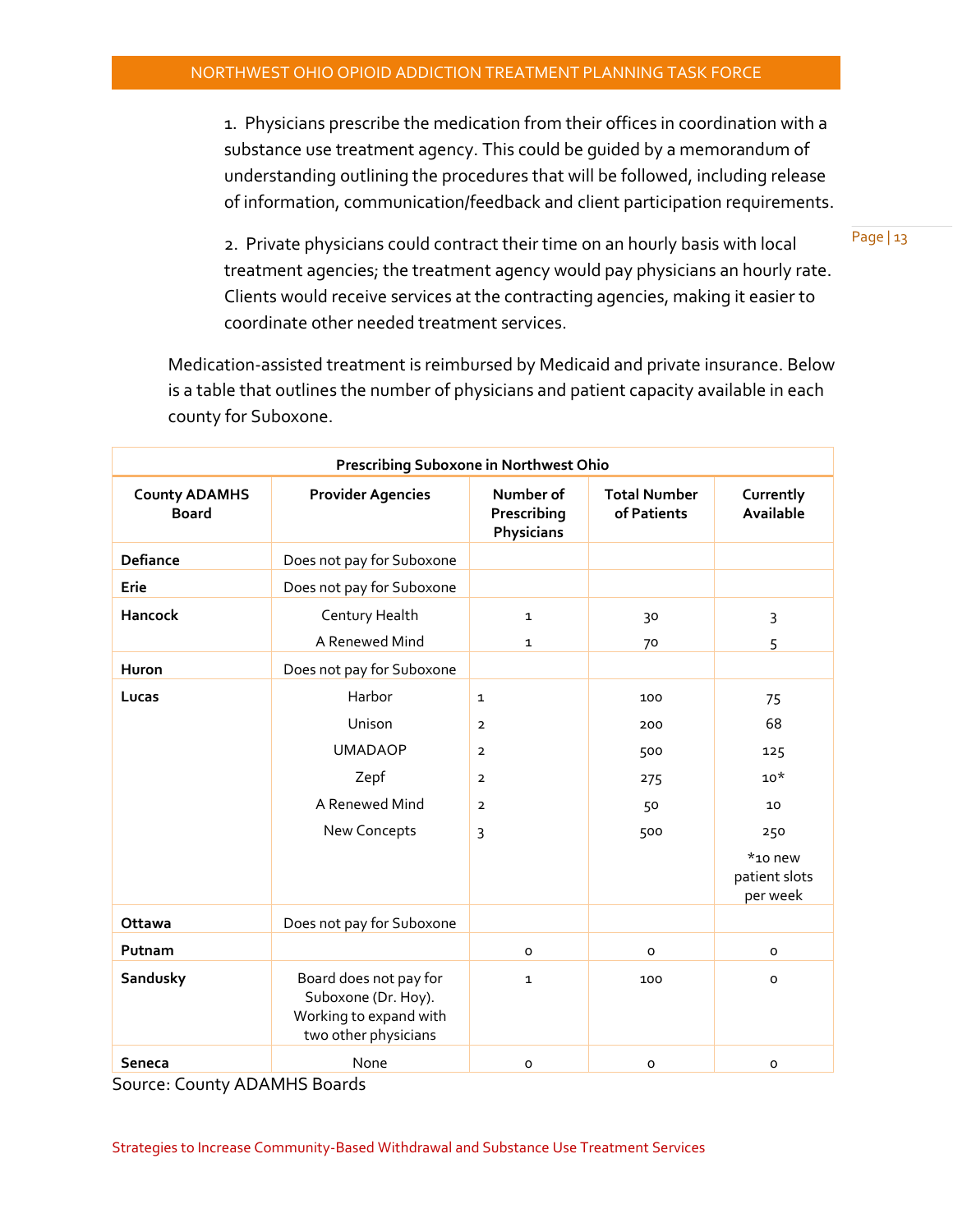| <b>Prescribing Vivitrol in Northwest Ohio</b> |                                                                                                                       |                                                                                               |                                                                              |  |
|-----------------------------------------------|-----------------------------------------------------------------------------------------------------------------------|-----------------------------------------------------------------------------------------------|------------------------------------------------------------------------------|--|
| <b>County ADAMHS</b><br><b>Board</b>          | <b>Provider Agencies</b>                                                                                              | <b>Number of Prescribing</b><br>Physicians                                                    | <b>Available to Released</b><br><b>Inmates</b>                               |  |
| <b>Defiance</b>                               | Bryan Health Center<br><b>Recovery Services</b>                                                                       | $\mathbf{1}$<br>3                                                                             | Yes                                                                          |  |
| Erie                                          | <b>Firelands</b>                                                                                                      | $\mathbf{1}$                                                                                  | <b>Yes</b>                                                                   |  |
| <b>Hancock</b>                                | Century Health<br>A Renewed Mind                                                                                      | $\mathbf{1}$                                                                                  | Yes                                                                          |  |
| Huron                                         | Firelands<br>Oriana House                                                                                             | $\mathbf{1}$<br>$\mathbf{1}$                                                                  | Yes<br>Yes                                                                   |  |
| Lucas<br>Ottawa<br>Paulding                   | Harbor<br>Unison<br><b>UMADAOP</b><br>Zeph<br>A Renewed Mind<br>New Concepts<br>Firelands<br>Paulding County Hospital | $\mathbf{1}$<br>4<br>$\mathbf{1}$<br>6<br>3<br>$\overline{2}$<br>$\mathbf{1}$<br>$\mathbf{1}$ | Y<br>Y<br>Y<br>Υ<br>Y<br>Y<br>Yes<br>Upon referral by<br>Westwood Behavioral |  |
| Putnam                                        | Pathways Counseling<br>Center                                                                                         | $\mathbf{1}$                                                                                  | Health<br>Yes                                                                |  |
| Sandusky                                      | Firelands & Oriana House                                                                                              | $\overline{2}$                                                                                | Yes                                                                          |  |
| <b>Seneca</b>                                 | Firelands & Rigel Recovery<br>Services                                                                                | $\overline{2}$                                                                                | Yes                                                                          |  |

Below is a table that outlines the number of physicians available in each county to prescribe Vivitrol, which is not monitored by the number of patients under treatment.

Source: County ADAMHS Boards

#### *Expanding treatment services to the criminal justice population.*

Jail diversion programs, innovative programs like the Lucas County Sheriff's Office's Drug Abuse Response Team (DART), crisis intervention teams for substance use and drug courts need to be increased in numbers and expanded in capacity. Individuals involved with the criminal justice system may interact with the treatment services system at several intercept points. There is opportunity for treatment at each of these intercepts.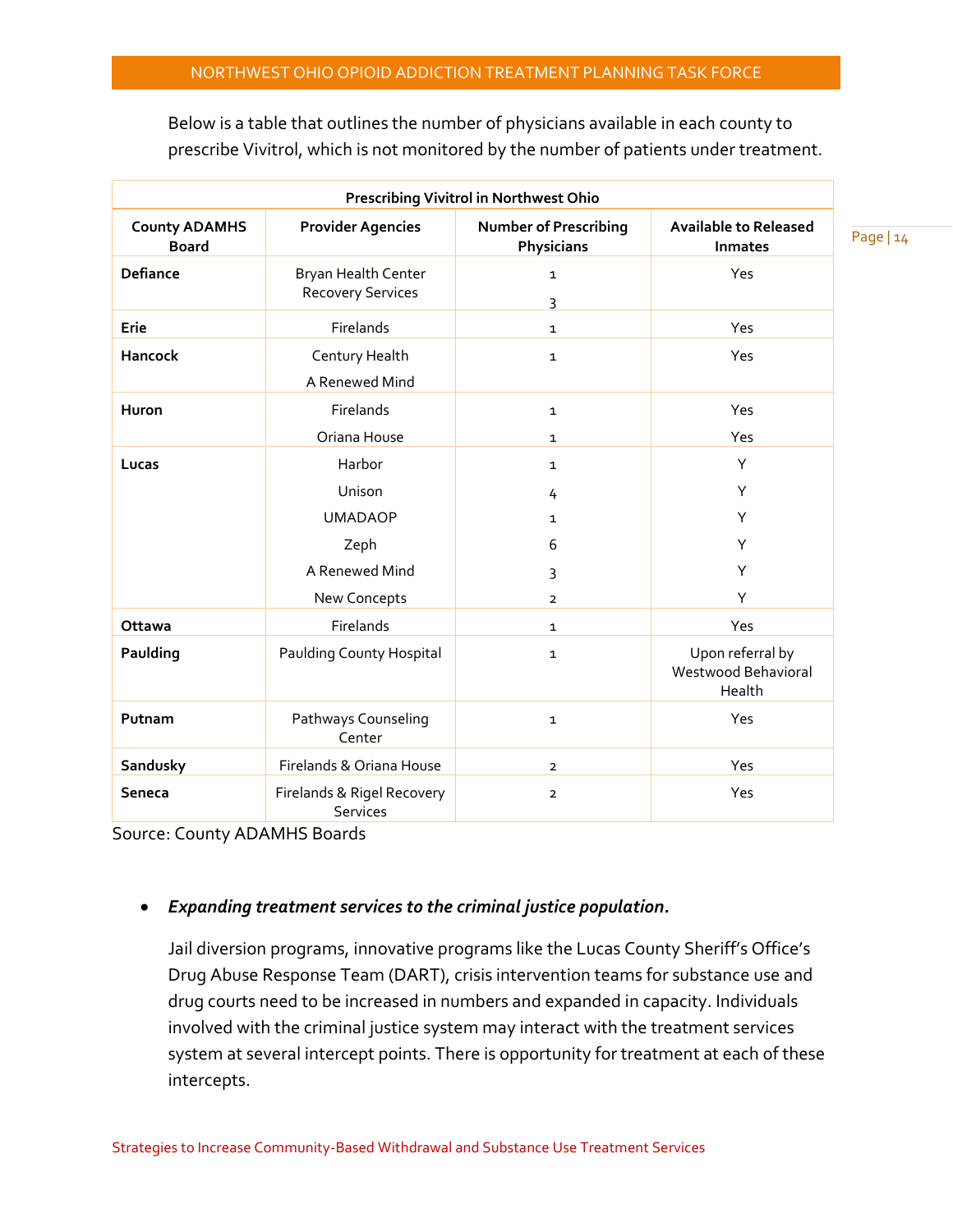The first intercept is the point of crisis. During any crisis intervention service, there is an opportunity to engage an individual in treatment by completing Screening, Brief Intervention, and Referral to Treatment (SBIRT). SBIRT is an evidence-based practice used to identify, reduce and prevent problematic use, abuse and dependence on alcohol and illicit drugs.

Page | 15

If the client is placed in jail, the length of stay is often too short for "treatment," but there usually is enough time for an inmate to participate in "treatment readiness" and "skills streaming" groups. Both types of groups are designed to help engage the client into treatment following release. Many counties have developed Vivitrol protocols, where all the necessary clinical work for medication-assisted treatment is completed while an individual is in jail. Upon release, the client can immediately go to a treatment agency for a Vivitrol shot. Services provided in local jails are not reimbursable by any payer source. Ideally evidenced-based treatment services would be provided to incarcerated individuals.

Drug courts take a public health approach by using a specialized problem-solving model in which the judiciary, prosecution, defense bar, probation, law enforcement, mental health, social service and treatment communities work together to help addicted offenders into long-term recovery. If a client is involved with drug court, the coordination of treatment services is provided by the drug court staff with local treatment agencies. Compliance with treatment is monitored on a regular basis.

| Treatment Services and Drug Courts in Northwest Ohio Criminal Justice System |                                           |                                       |                                                                            |                                                                         |  |
|------------------------------------------------------------------------------|-------------------------------------------|---------------------------------------|----------------------------------------------------------------------------|-------------------------------------------------------------------------|--|
| County                                                                       | Jail                                      | <b>Treatment Services</b><br>Provided | <b>Agency Providing</b><br><b>Services</b>                                 | <b>Number of Drug Courts</b>                                            |  |
| <b>Defiance</b>                                                              | CCNO                                      | Yes                                   | <b>Recovery Services</b>                                                   |                                                                         |  |
| Erie                                                                         | <b>EC</b> Detention                       | Yes                                   | <b>Firelands</b>                                                           | 1 Diversion Program                                                     |  |
|                                                                              | EC Jail                                   | Yes                                   | Firelands & Bayshore                                                       |                                                                         |  |
| <b>Hancock</b>                                                               | <b>Hancock County</b><br>Justice Center   | Yes                                   | Century Health                                                             | $2^*$                                                                   |  |
| <b>Huron</b>                                                                 | Common Pleas<br>Municipal                 | Yes                                   | Firelands                                                                  | 1                                                                       |  |
|                                                                              |                                           | Yes                                   | <b>Firelands</b>                                                           | 1                                                                       |  |
| Lucas                                                                        | Lucas County<br><b>Corrections Center</b> | Yes                                   | Empowered for<br>Excellence, New<br>Concepts, and A<br><b>Renewed Mind</b> | 4-1 Juvenile Treatment<br>Court, 1 Family Drug<br>Court, 2 Lucas County |  |

Below is a chart that outlines the availability of treatment services at local jails.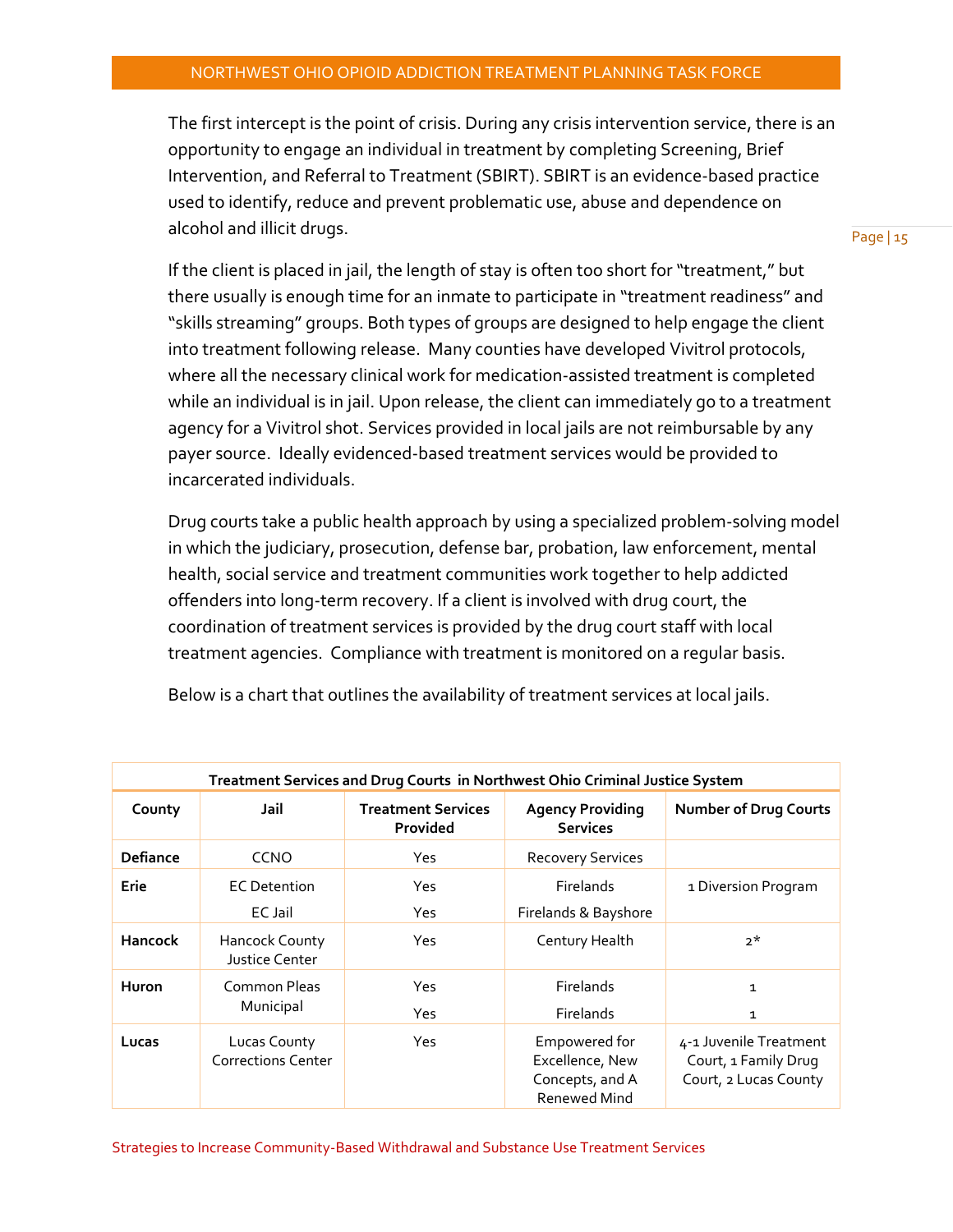|          |                                         |     |                               | Common Pleas Drug<br>Courts                                           |             |
|----------|-----------------------------------------|-----|-------------------------------|-----------------------------------------------------------------------|-------------|
| Ottawa   | OC Misdeem Jail                         | Yes | Firelands & Bayshore          |                                                                       |             |
| Paulding | Paulding County<br>Jail                 | Yes | Westwood Behavioral<br>Health | 1                                                                     |             |
| Putnam   | <b>Putnam County</b><br>Sheriff's Dept. | Yes | Pathways Counseling<br>Center | o *(New Common Pleas<br>Judge campaigned he<br>will start a drug ct.) | Page $ 16 $ |
| Sandusky | Sandusky County<br>Jail                 | Yes | Firelands                     | 2                                                                     |             |
| Seneca   | Seneca County Jail                      | Yes | <b>Firelands</b>              | o (working on one)                                                    |             |

*\* Also one Family Dependency Court.*

Source: County ADAMHS Boards

#### *SYSTEM COORDINATION RECOMMENDATIONS*

We cannot only focus o[n increasing access to treatment](http://content.healthaffairs.org/content/35/6/1052.extract) to solve the opioid crisis. One activity did not cause the opioid crisis, and one strategy is not going to solve it. The opioid crisis is a multi-faceted problem which requires a multi-faceted solution. Addressing addiction requires a systems approach. All components of the system – prevention, prescribing guidelines, law enforcement and treatment – must be coordinated across communities on local, regional statewide and national levels. The following recommendations are designed to increase coordination across Northwest Ohio.

 *Increasing community capacity to address substance abuse comprehensively by developing a regional infrastructure to improve collection, sharing and response to surveillance data, as well as leveraging prevention, intervention, and treatment strategies and programs.*

To avoid duplication of effort, the Task Force recommends expanding the focus of the Northwest Ohio Healthcare Emergency Management Coalition (NWO-HEMC), a selfgoverned and voluntary coalition of organizations that provide or support health services in the 18 counties of Ohio Homeland Security Region 1, to coordinate opioid use/overdose data surveillance and response. NWO-HEMC strives to meet the demand for healthcare services during man-made or natural emergencies, and the coalition is led by a multi-disciplinary steering committee with representatives from public health, emergency management agencies, hospitals and other healthcare partners. The coalition is staffed by the Toledo-Lucas County Health Department, the regional public health coordination agency, and the Hospital Council of Northwest Ohio, the regional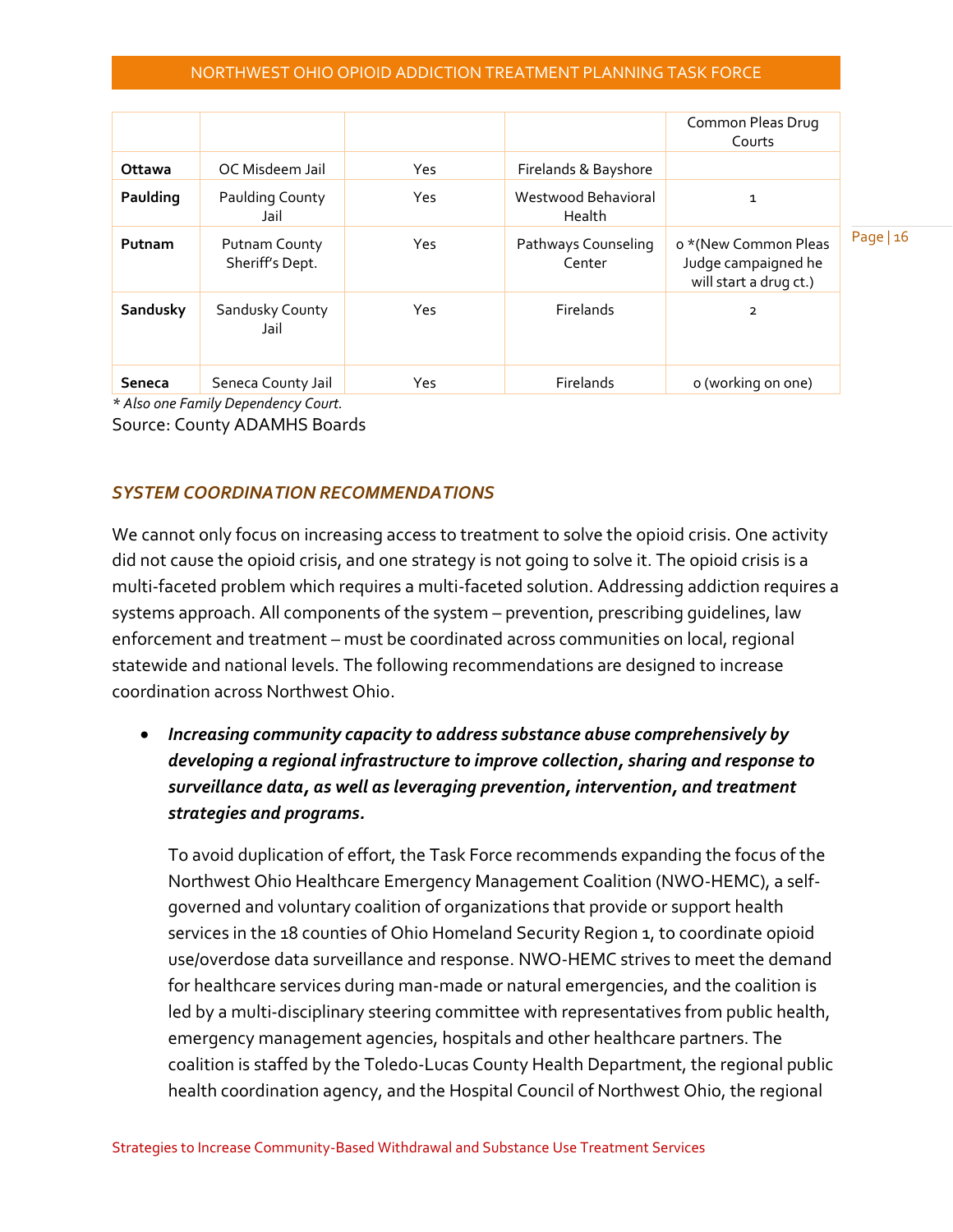healthcare coalition coordination agency. The Northwest Ohio Healthcare Preparedness Committee, comprised of representatives from regional acute care hospitals, specialty hospitals and other healthcare providers, is a standing committee of NWO-HEMC that meets monthly. NWO-HEMC meets three times a year.

Since opioid overdose outbreaks fall under several disaster preparedness scenarios, including man-made mass casualty incidents, opioid use/overdose is being included as a standing agenda item for both NWO-HEMC and the Northwest Oho Healthcare Preparedness Committee. The regional coalition provides an ongoing forum for sharing best practices and strategies to increase treatment access and reduce opioid addiction and death rates. The standing agenda item will provide ongoing monitoring of the scope of this issue within Northwest Ohio. Unresolved issues identified through the regional coalition and committee meetings will be documented and communicated to regional and state authorities for further review and consideration. Coalition partners will identify data points to measure overdose rates, specific drug types, deaths from overdoses, treatment program referrals and placements over time; a task force will be needed to identify and coordinate the collection of data outcome measures by March 2017. Membership can be expanded to include other key stakeholders in addressing the opioid crisis.

#### Additionally, NWO-HEMC could:

o Establish a **Northwest Ohio Adverse Drug Event Surveillance System** since it is difficult to accurately quantify the scope and magnitude of adverse drug events, as well as to measure access and the unmet need for withdrawal and substance use treatment services. Data specific to Northwest Ohio is needed to accurately quantify the scope of opioid overdose/use within the region; individual data collection efforts exist but are not well coordinated. Regional data sources could be used to implement targeted best practices for increasing access to treatment and reducing the rates of opioid addiction and deaths. Data also could be used to secure additional funding sources to provide ongoing education for healthcare providers. A potential resource for regional monitoring and planning is the Prescription Behavioral Surveillance System (PBSS), in which Ohio and nine other states participate. The PBSS provides epidemiological analyses of de-identified data from state prescription drug monitoring programs to target and evaluate interventions aimed at reducing prescription drug abuse and diversion. Startup funds to hire a database consultant and an annual operating budget for a database management contractor are needed.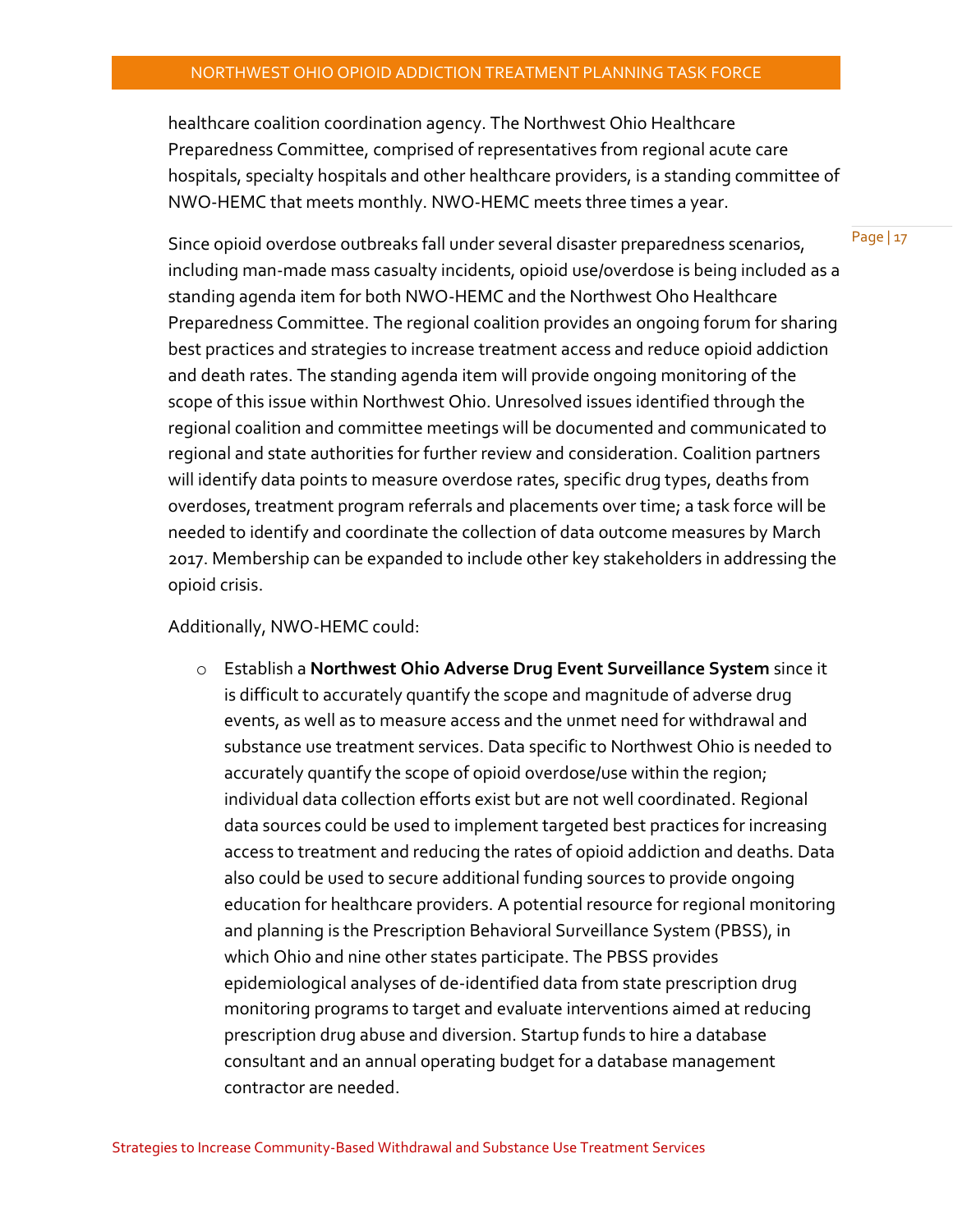- o Provide coordination for **ongoing educational opportunities for Northwest Ohio healthcare providers.** This could provide a discussion forum for sharing best practices both to increase access to treatment and to reduce opioid addiction and death rates in Northwest Ohio. Barriers to implementing best practices could be identified. Efforts to standardize addiction risk assessment strategies, drug screening protocols, and opioid prescription surveillance and prescription practices all could result in improved outcome measurements within Northwest Ohio. The state-of-the art Interprofessional Immersive Simulation Center located on the University of Toledo Health Sciences Campus, which provides education for a variety of medical school and interdisciplinary students, is one community resource that could be utilized for a regional multidisciplinary educational event. Funding is needed to hold educational opportunities.
- o Expand the mission of the coalition to provide regional coordination and implementation of more evidence-based prevention and risk reduction programs starting in grade schools through high school. Funding is needed to expand prevention and risk reduction education and programs.
- o Due to the uncertainty of ongoing federal disaster planning funds, funding is needed to staff the coalition to coordination the regional efforts outlined above.
- *Establishing coordination among providers and payers to make sure patients transition to appropriate treatment, including strategies such as a protocol for medication-assisted treatment in primary care provider offices, prescribing guidelines, and a protocol to introduce referrals after detox treatment to case management and recovery services.*
	- o **Protocol for medication-assisted treatment:** Medication-assisted treatment is the use of medications in combination with counseling and behavioral therapies for the treatment of substance use disorders. A combination of medication and behavioral therapies is effective in the treatment of substance use disorders, and they can help some people to sustain recovery, according to the Substance Abuse and Mental Health Services Administration.

Primary care providers can play an important part in treating patients with substance use problems.<sup>vii</sup> They may refer patients to specialized drug or alcohol treatment programs, including counseling, self-help groups or and methadone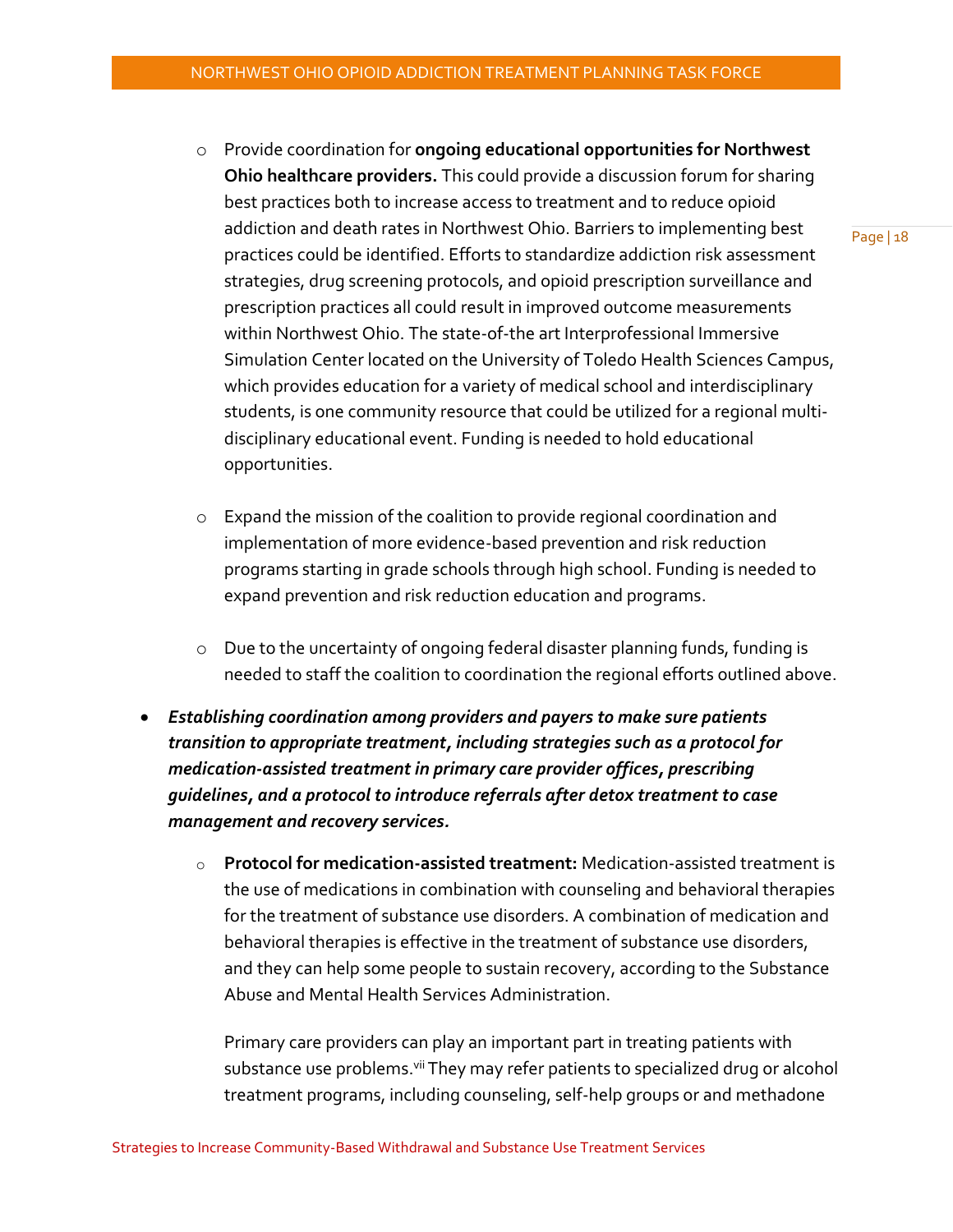programs.<sup>vii</sup> But they may not be adequate. Medication-assisted treatment by primary care providers paired with standard counseling or self-help groups may improve outcomes over counseling or support alone; recent research has shown patients who receive medication plus brief physician-delivered counseling and advice without formal treatment can achieve similar outcomes to those who receive specialized counseling. Vil

Page | 19

o **Prescribing guidelines**: One ongoing strategy to address inappropriate opioid use is reducing the number of prescriptions written. The Ohio Emergency and Acute Care Facility Opioids and Other Controlled Substances Prescribing Guidelines (Emergency Guidelines) were developed through a multidisciplinary effort that involved associations, emergency departments, hospitals, state entities, physicians, nurses and other clinicians. These guidelines are designed to prevent "doctor shopping" for prescription opioids and other measures, such as encouraging prescribers to check the Ohio Automated Rx Reporting System (OARRS) that was established in 2006 to help providers monitor what other controlled medications a patient may be taking.

Since Ohio implemented the prescribing guidelines, the Centers for Disease Control and Prevention (CDC) has issued 12 recommendations to reduce the risks associated with long-term opioid therapy for chronic pain. Of primary importance, non-opioid therapy is preferred for treatment of chronic pain, and opioids should be used only when benefits for pain and function are expected to outweigh risks.<sup>viii</sup> Additionally, clinicians should establish treatment goals with patients and consider how opioids will be discontinued if benefits do not outweigh risks; clinicians also should evaluate benefits and harms of continued opioid therapy with patients at least every 3 months or more frequently.''iii

o **Protocol for care coordination, case management and recovery services:** A standard protocol for providers, health insurers, the criminal justice system, insurance providers and social service providers needs to be developed to assist individuals seeking treatment or recovery services at any point. Several approaches could be piloted to design a sustainable system at the county and regional levels. For example, the Lucas County Sheriff's Office's Drug Abuse Response Team (DART) program could be implemented throughout the region to assist those treated for overdose at emergency departments and whenever personal safety is a concern. The DART program works closely with treatment providers and could expand this coordination to include insurance providers to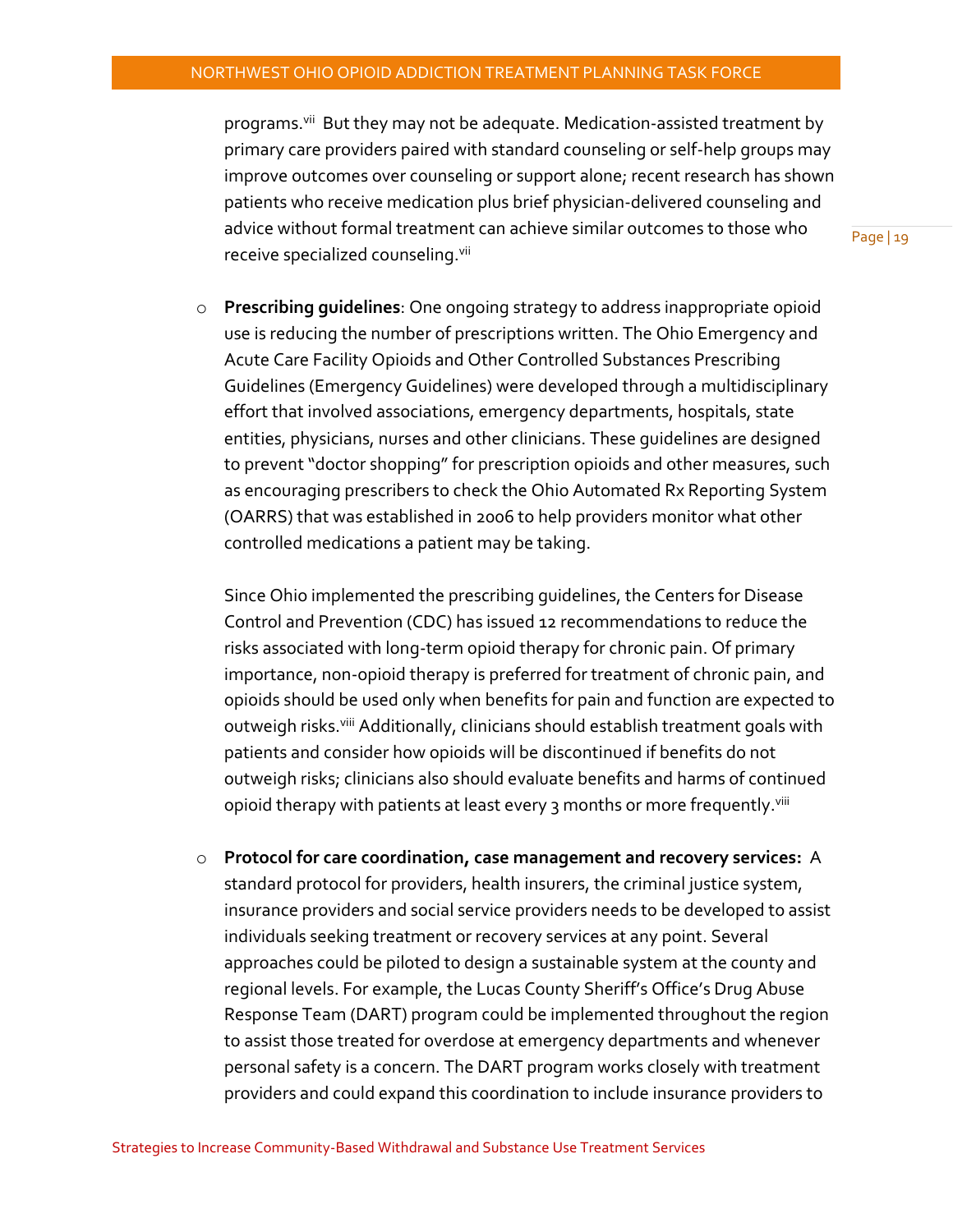secure case management and treatment for their clients. As another example, community health workers working through the Hospital Council of Northwest Ohio's Northwest Ohio Pathways HUB could be utilized to assist the Medicaid population with accessing services and addressing health-related social needs. And mental health agencies could pilot a population-based approach for access to recovery services. All pilots must work together to share information and address system gaps. Funding will be needed for pilots and data sharing.

Page | 20

#### *Launching a regional educational campaign on opioid prescription guidelines and the Ohio Automated Rx Reporting System (OARRS) to decrease opioid prescriptions and improve compliance and monitoring.*

The State of Ohio Board of Pharmacy created Ohio's Prescription Drug Monitoring Program (PDMP), known as the Ohio Automated Rx Reporting System (OARRS), in 2006 to address the growing misuse and diversion of prescription drugs. OARRS collects information on all outpatient prescriptions for controlled substances dispensed by Ohio-licensed pharmacies and personally furnished by licensed prescribers in Ohio. Drug wholesalers are also required to submit information on all controlled substances sold to an Ohio licensed pharmacy or prescriber. The data is reported every 24 hours and is maintained in a secure database.

OARRS is a tool that can be used to address prescription drug diversion and abuse. It serves multiple functions, including as a patient care tool, drug epidemic early warning system, and drug diversion and insurance fraud investigative tool. As the only statewide electronic database that stores all controlled substance dispensing and personal furnishing information, OARRS helps prescribers and pharmacists avoid potentially lifethreatening drug interactions. OARRS also assists in identifying individuals fraudulently obtaining controlled substances from multiple health care providers, a practice commonly referred to as "doctor shopping." Additionally, OARRS can be used by professional licensing boards to identify or investigate clinicians with patterns of inappropriate prescribing and dispensing, as well as to assist law enforcement in cases of controlled substance diversion.

 *Cultivating a drug and alcohol treatment "Center of Excellence" to establish protocol for workforce development, provide consultation services, and develop curriculum and specialty certificates in drug and alcohol treatment.*

Recruiting and retaining physicians and other medical personnel to engage in the treatment of substance use is difficult, especially with medication-assisted treatment and withdrawal management. It's especially difficult in the area of treating pregnant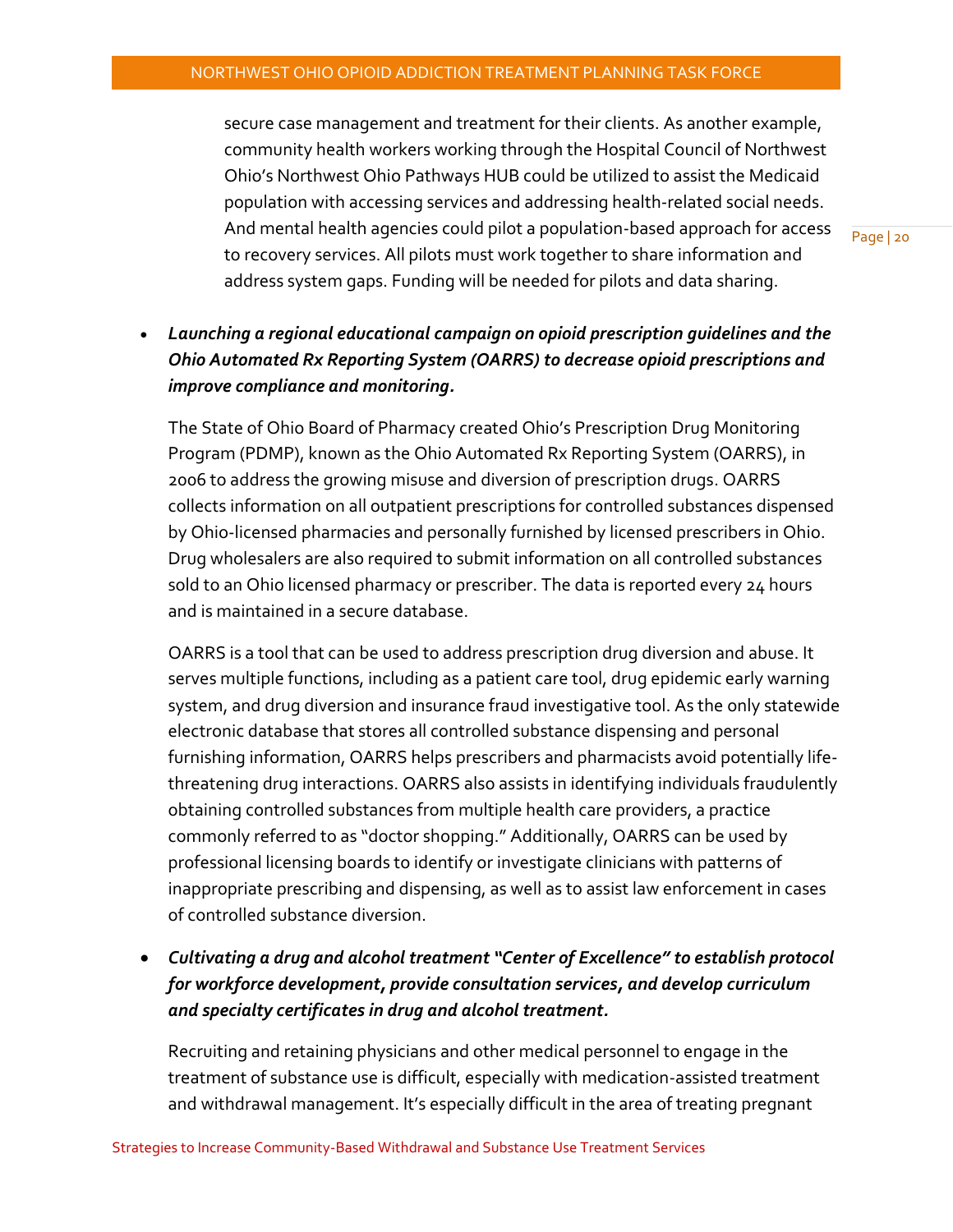women. Funded by the Ohio Department of Health & Addiction Services, a Center of Excellence would assist the state in establishing protocol for workforce development, provide consultation services, and develop curriculum and specialty certificates in drug and alcohol treatment. This center would maximize resources to educate entities and build relationships in the community so the entire state can benefit and fight this epidemic.

Page | 21

Like other Centers of Excellence, one focused on substance use treatment could provide assistance throughout the state in the following areas:

- o **Consultation services to local physicians:** Few rural areas have access to physicians who are willing to treat individuals with substance use disorders and/or prescribe medications that can be beneficial. The Center of Excellence could provide access to consulting physicians to respond to questions they have, obtain clinical advice, or seek a second opinion on complex issues, etc. This could provide enough support to increase the number of physicians willing to provide medication-assisted treatment, withdrawal services and prenatal care to women who also have substance use disorders.
- o **Grand rounds:** Webinar-based grand rounds could be offered where treatment providers could present difficult cases and receive feedback/input on areas for improvement. These grand rounds also could also include the provision of continuing education credits, providing additional incentive to participate.
- o **Ongoing opportunities for continuing education:** The Center of Excellence could serve as a distribution point related to the science of substance use treatment.
- o **Data collection and analysis:** The Center of Excellence could be a point of data collection related to treatment and the opiate epidemic. For example, the Center of Excellence could serve as the repository for results of overdose death reviews in order to identify trends and inform treatment and prevention services.

The Center of Excellence's success would be linked to its ability to increase the workforce capacity in addiction and health equity via physicians, nurses, counselors, peer support, and other professionals and services. Consequently, the number of clients served would increase, and there would be an increase in the availability of services and reduction in wait times.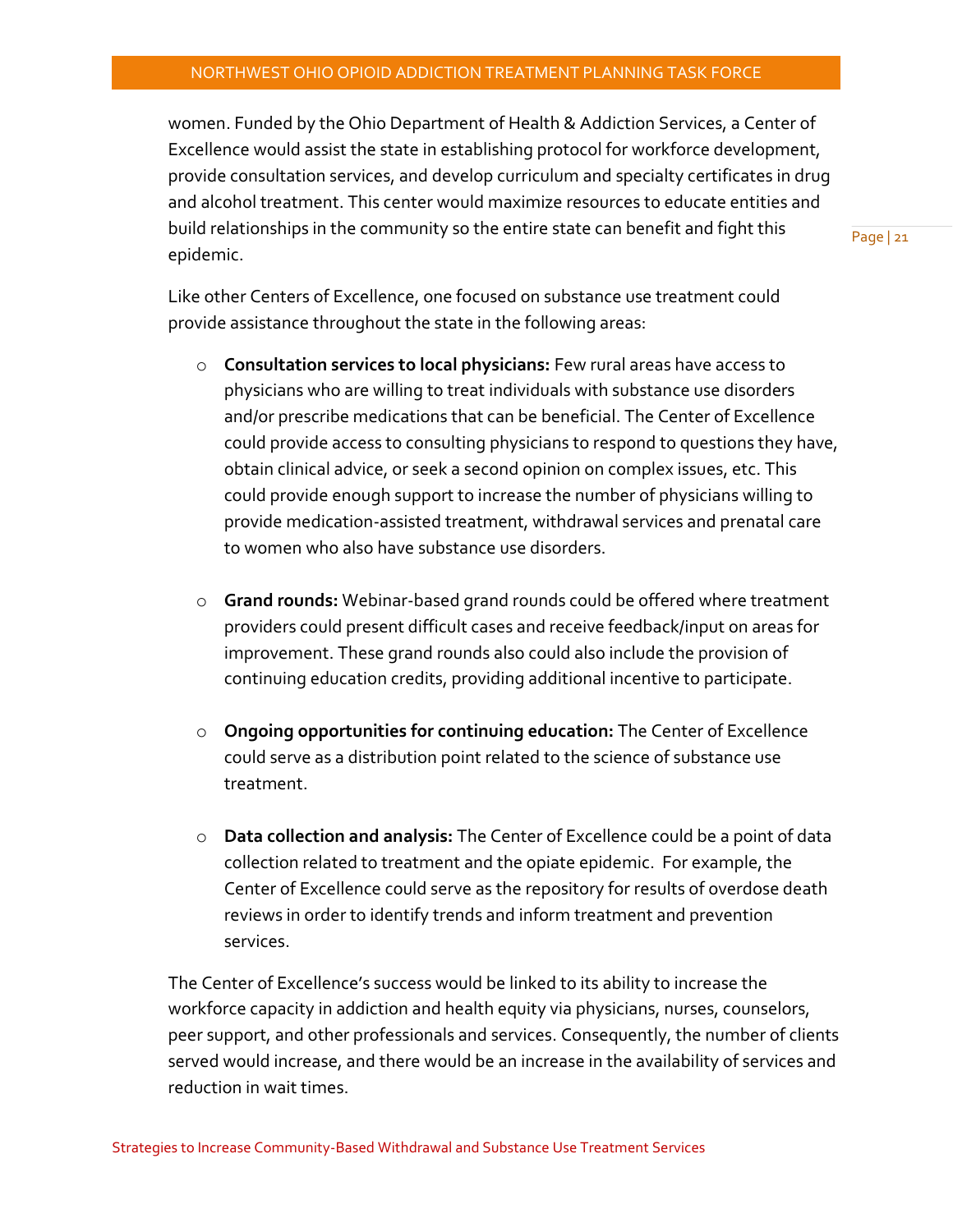Startup and operating funds are needed for an executive director or manager; staff; continuing education units; data collection and analysis; and other operational/administrative expenses. The cooperation of hospitals, mental health boards and agencies would be required to make this successful, including loaning content experts to the Center of Excellence and marketing the availability of staff.

Page | 22

 *Conducting universal toxicology screening upon pregnancy and for pregnant women entering a hospital for delivery of an infant.*

When infants are born, their exposure to an illegal substance by their mothers may go undetected. To prevent the use of "for cause" testing, which runs the risk of infants going undetected for exposure, universal screening should be applied to all women upon finding out they are pregnant and when entering a hospital for the delivery of an infant. If an infant has been exposed to a substance, outreach to engage the mother into treatment and the infant into needed services can be completed at the earliest point in the infant's life. Treatment also could make the difference between the infant remaining with the mother and being removed by Children's Services. Northwest Ohio hospitals that currently employ universal toxicology screening for women in labor include Blanchard Valley Hospital, Wood County Hospital and St. Luke's Hospital.

There is no requirement for universal toxicology screening, so pregnant women with substance use issues may go to hospitals where universal screening is not practiced. Thus, there is a possibility that use will go undetected, resulting in the mother and infant not being linked to services immediately. If use is detected, meanwhile, arranging follow-up and aftercare is more challenging if the mother did not deliver in her county of residence.

Policy change is required. Ideally, this could become a policy change at the state level, allowing for good data collection on infant exposure to substances. Toxicology screening is a billable expense to Medicaid and private insurances, and it is billed via the provider conducting the screening.

#### *REGULATIONS RECOMMENDATIONS*

To increase access to community-based withdrawal and substance use treatment services, several federal laws need to be updated and others need to stay in force. Despite efforts to alter federal regulations regarding opioid treatment, three regulations continue to stand as barriers to providing Northwest Ohio residents with coordinated, community-based medical detoxification and addiction treatment services. Federal laws related to patient confidentiality,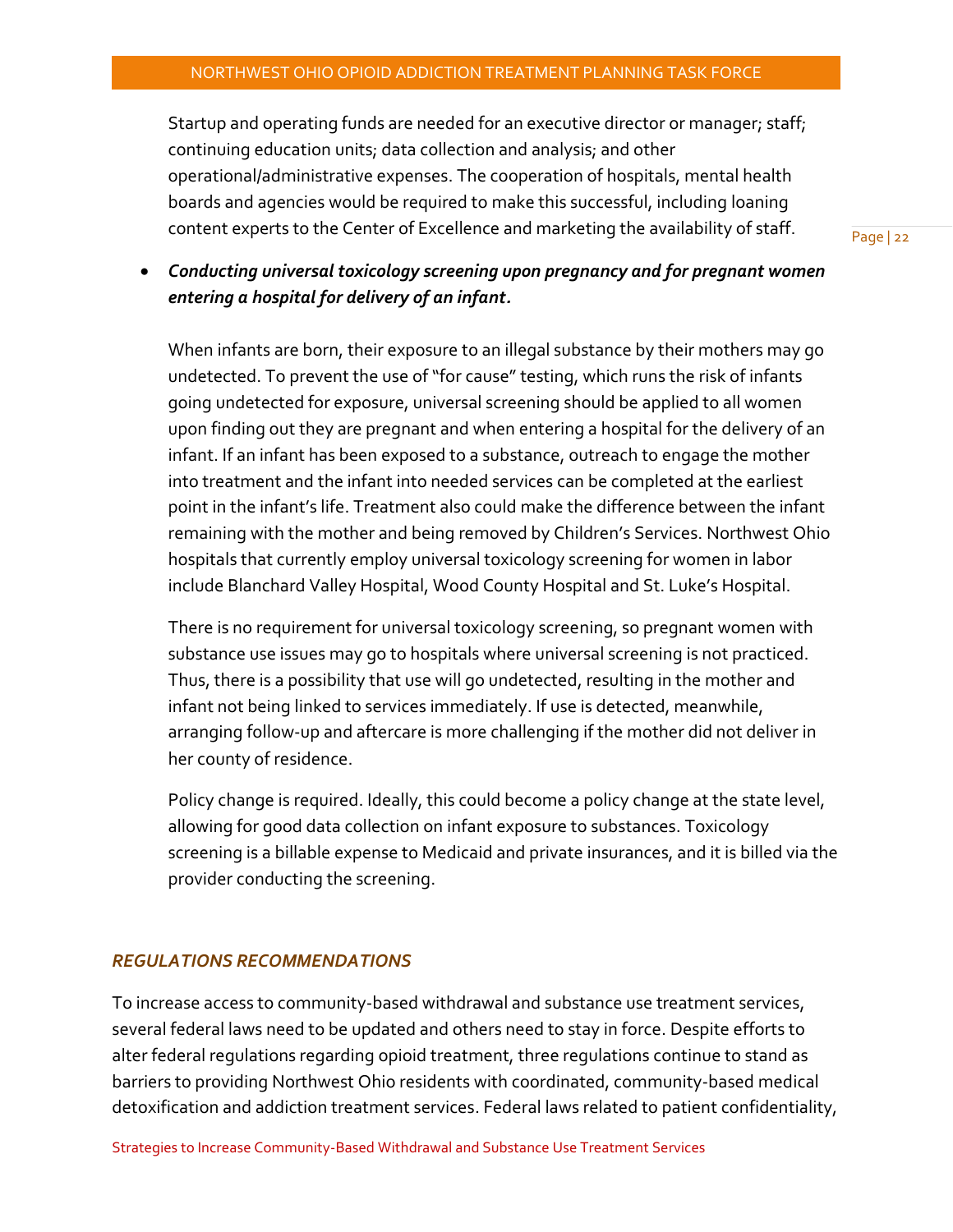for example, prohibit a mental health provider from disclosing without consent that a patient who was arrested is receiving medication-assisted treatment for an opioid addiction, such as naltrexone. As a result, a jail's medical personnel may prescribe an opioid-based medication for pain because they were unaware of the person in custody has an addiction. While these laws need to be updated, the provision in the Affordable Care Act (ACA) that specifies coverage of mental health and substance use treatment as one of its ten essential health benefits needs to be retained.

- *Updating three federal laws, including two that affect parity.*
	- o **42 CFR Part 2** is a roadblock to coordinated care, and the substance abuse confidentiality regulations are more stringent than those for physical health diagnoses. With 42 CFR Part 2 – which applies to all records relating to the identity, diagnosis, prognosis, or treatment of any patient in a substance abuse program – written consent to share information requires 10 elements. These include the specific purpose or need for the disclosure and a description of how much and what kind of information will be disclosed.
	- o **The institutions for mental diseases exclusion** has prohibited Medicaid from paying for inpatient treatment in a residential treatment facility with more than 16 beds. A federal rule regarding issued in April 2016 now allows Medicaid managed care plans to cover 15-day inpatient mental health and addiction services, which is inconsistent with prevailing parity laws. A patient with Medicaid coverage admitted for cancer treatment, for example, would not have a 15-day limit.
	- o **DATA-2000** allows physicians to become eligible to prescribe specially approved opioid-based medications specifically for the treatment of opioid addiction. Buprenorphine/naloxone (Suboxone®) and buprenorphine (Subutex®) became the first medications to be approved and affected by this law. Yet physicians, who pass an 8-hour course and meet other qualifications to become eligible to apply for a special waiver, have only been able to treat 30 patients the first year following certification and 100 patients thereafter. In 2016, licensed physicians who have had a waiver to treat 100 patients for at least a year could become eligible for an annual limit of 275 patients under Ohio Senator Rob Portman's Comprehensive Addiction and Recovery Act (CARA), which is good progress. DATA-2000's first-year cap allowing eligible physicians to treat just 30 patients also should be increased. No other medications have such restrictions, including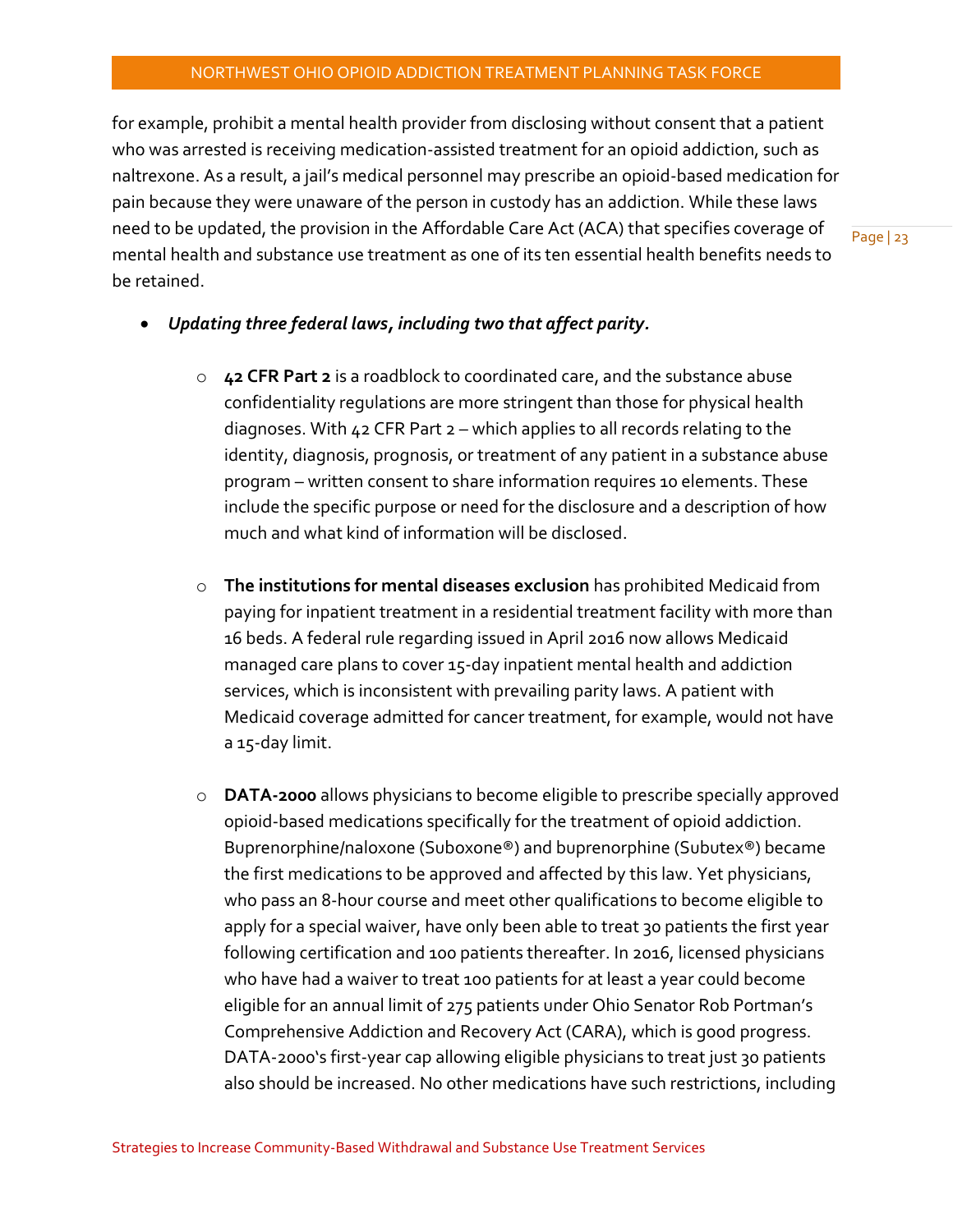the prescription medications people get addicted to in the first place. More family practice and family care providers also need to be educated about trained to become eligible to apply for the waiver; trained nurse practitioners and physicians assistants can now prescribe buprenorphine.

 *Consistently enforcing the Mental Health Parity and Addiction Equity Act of 2008 (MHPAEA), which extended parity to include substance abuse or chemical dependency. Additionally, extending MHPAEA to require all medical/surgical health insurers to provide mental health and substance use disorder benefits.*

MHPAEA requires insurers to ensure that financial requirements, such as co-payments and deductibles, and treatment limitations that are applicable to mental health or substance use disorder benefits are no more restrictive than those applied to substantially all medical/surgical benefits. However, patients, providers and consumer advocates allege that health plans may appear in compliance with the MHPAEA, but there is a pattern of denials of mental health and substance use treatment and lack of access to network providers.<sup>ix</sup> They claim that plans use subtle ways to make mental health and substance use treatment less available than treatment for other conditions, including more frequent utilization review, "fail first" requirements, and applying stricter medical necessity criteria.<sup>ix</sup> Patients also report having trouble getting timely access to network providers for mental health and substance use treatment.<sup>ix</sup>

Meanwhile, MHPAEA does not mandate that a plan provide mental health or substance use disorder benefits. Additionally, MHPAEA does not apply to issuers who sell health insurance policies to employers with 50 or fewer employees or who sell health insurance policies to individuals. All medical/surgical health insurers should provide mental health and substance use disorder benefits.

#### *Maintaining Affordable Care Act (ACA) provisions that expanded Medicaid eligibility, and maintaining coverage of mental health and substance use treatment as one of its 10 essential health benefits.*

These recommendations begin and end with ACA and these two regulations, which provide the foundation to address access to community-based withdrawal and substance use treatment services. ACA applied the Mental Health Parity and Addiction Equity Act (MHPAEA) to issuers in the individual market and qualified health plans offered through a Marketplace, including the Small Business Health Options Program (SHOP). Additionally, the ACA specified coverage of mental health and substance use treatment as one of its 10 essential health benefits. Thus, all health insurance plans in the individual and small-employer market — both inside and outside of the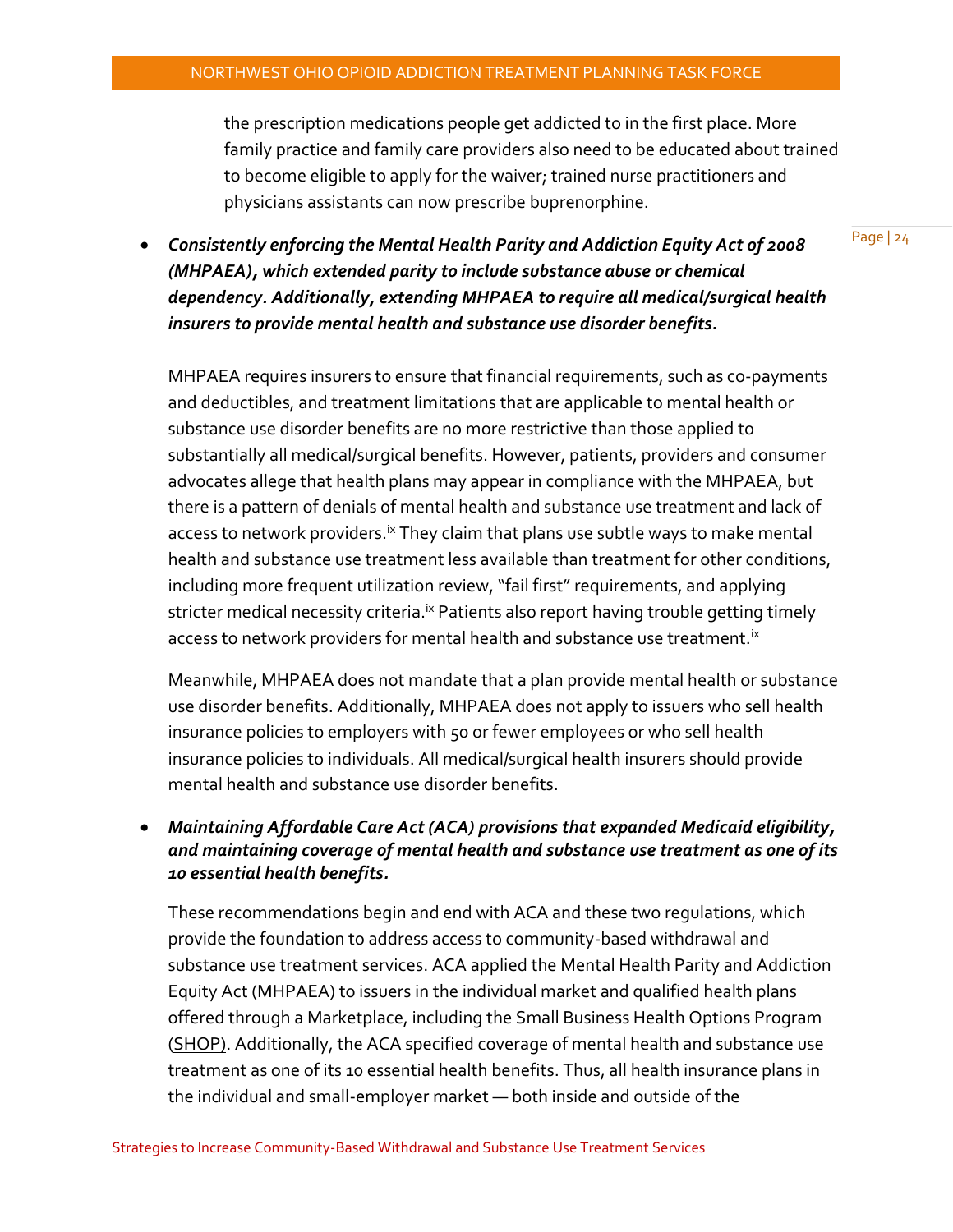Marketplaces — must include coverage for the treatment of mental health and substance use disorders. The ACA went beyond the MHPAEA by mandating coverage instead of requiring parity only if coverage is provided. To satisfy the essential health benefit requirement, issuers must comply with the MHPAEA.

Page | 25

#### **CONCLUSION**

These recommendations are dedicated to the mothers, fathers, brothers, sisters, husbands, wives and friends who have lost a loved one to addiction. Addressing the opioid epidemic is a complex challenge that Northwest Ohio is grappling with by working together across the region while reaching out to local, state and federal government, funders and community members. By engaging health leadership, clinicians, policy makers, funders and local communities, we can create an environment that views addiction as a chronic condition that requires care, compassion and treatment – not as a personal failure.

To work with the Northwest Ohio Opioid Addiction Treatment Planning Task Force to implement these recommendations, please contact Jan Ruma, Vice President of the Hospital Council of Northwest Ohio, at 419-842-0800 o[r jruma@hcno.org.](mailto:jruma@hcno.org)

#### **GLOSSARY OF TERMS**

**Community-based withdrawal and substance use treatment services:**

**Continuum of care:** An integrated system of care that guides and tracks each patient through a comprehensive array of health services spanning all levels of intensity of care.

**Medication-assisted treatment:** Medication used to treat opioid and/or alcohol use disorders, such as naltrexone, buprenorphine and methadone.

**Naxolone:** Used to treat an overdose in an emergency situation by blocking or reversing the effects of an opioid.

\_\_\_\_\_\_\_\_\_\_\_\_\_\_\_\_\_\_\_\_\_\_\_\_\_\_\_\_\_\_\_\_\_\_\_\_\_\_\_\_\_\_\_\_\_\_\_\_\_\_\_\_\_\_\_\_\_\_\_\_\_\_\_\_\_\_\_\_\_\_\_\_\_\_\_\_\_\_\_

ii Ohio Department of Health. *2015 Ohio Drug Overdose Data: General Findings*. August 2016.

iii Ohio Substance Abuse Monitoring Network. *Drug Abuse Trends in the Toledo Region.* June 2015 – January 2016.